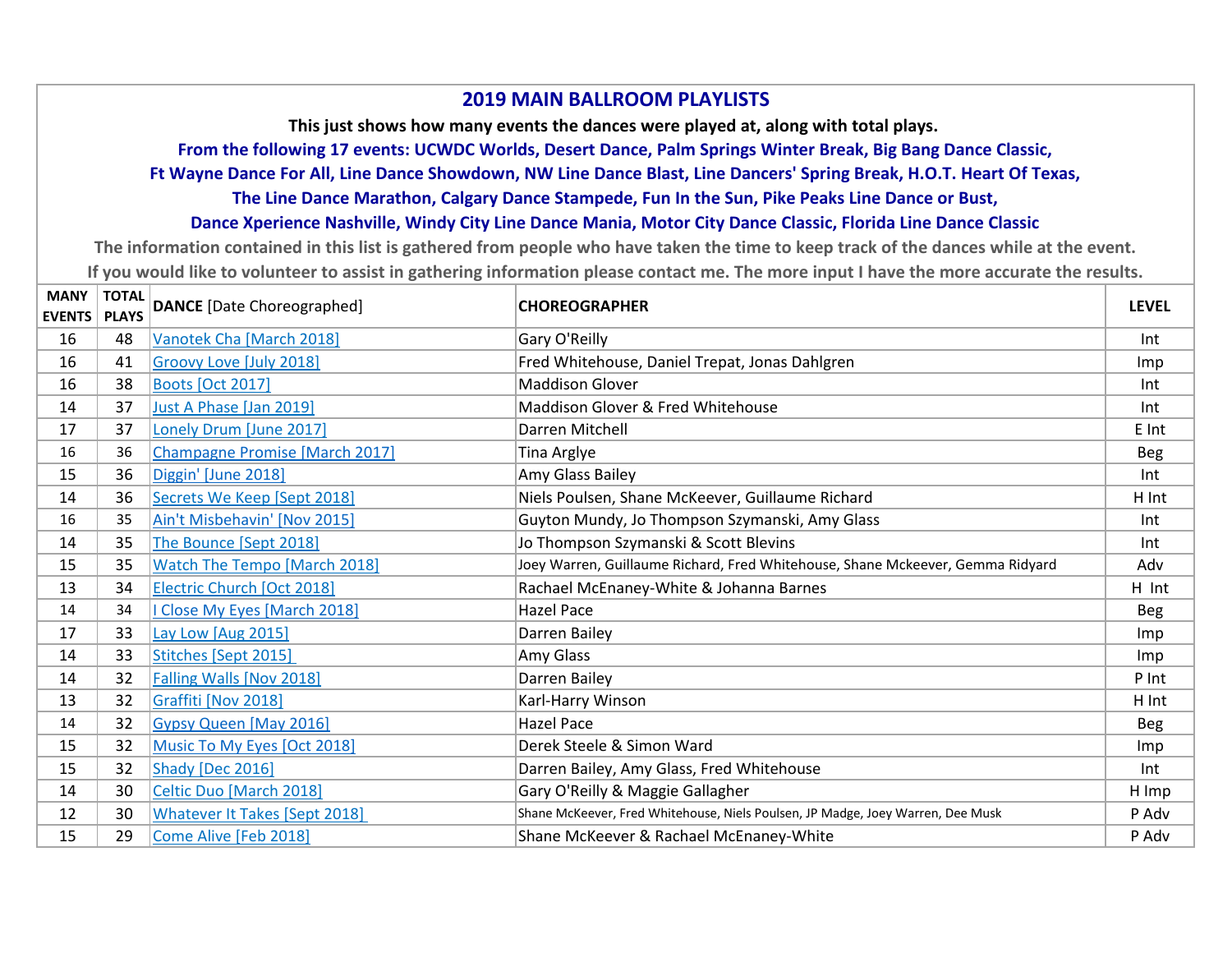| 15 | 29 | Pull You Through [Jan 2018]               | Jo T Szymanski & Maddison Glover                            | Int        |
|----|----|-------------------------------------------|-------------------------------------------------------------|------------|
| 16 | 28 | Havana Cha [Sept 2017]                    | Ria Vos                                                     | H Beg      |
| 13 | 28 | Have Fun Go Mad [Aug 1999]                | <b>Scott Blevins</b>                                        | Int        |
| 14 | 28 | Pieces [June 2016]                        | <b>Dustin Betts</b>                                         | Int        |
| 15 | 28 | Run Me Like A River [March 2017]          | Kinsers, Guillaume Richard, Roy Verdonk, Jef Camps          | L Adv      |
| 16 | 28 | Slowly, Gently, Softly (SGS) [April 2017] | Gary O'Reilly                                               | Int        |
| 15 | 27 | American Kids [June 2014]                 | Randy Pelletier                                             | H Beg      |
| 12 | 27 | Power Mix [June 2017]                     | <b>Maddison Glover</b>                                      | P H Int    |
| 14 | 27 | Second Time Around [July 2018]            | Fred Whitehouse & Darren Bailey                             | Int        |
| 15 | 26 | Come Dance With Me [May 2002]             | Jo Thompson                                                 | <b>Beg</b> |
| 11 | 26 | Vampire City [June 2018]                  | Niels Poulsen & Shane McKeever                              | P Adv      |
| 16 | 24 | Dizzy [April 2001]                        | Jo Thompson                                                 | Int        |
| 14 | 24 | Get It Right [June 2018]                  | <b>Maddison Glover</b>                                      | Imp        |
| 14 | 24 | Pontoon [June 2012]                       | Gail Smith                                                  | <b>Beg</b> |
| 10 | 24 | Whip It [Nov 2015]                        | Shane McKeever & Rachael McEnaney-White                     | Adv        |
| 11 | 24 | Who's Up All Night [Dec 2018]             | Brandon Zahorsky                                            | L Int      |
| 13 | 23 | Dem Dey Go [July 2018]                    | Roy Hadisubroto & Fiona Murray                              | Int/Adv    |
| 13 | 23 | <b>Taps [Aug 2018]</b>                    | Darren Bailey                                               | Int/Adv    |
| 13 | 23 | TipToe [Jan 2018]                         | Fred Whitehouse                                             | Adv        |
| 15 | 22 | Dive Right In [Jan 2018]                  | <b>Will Craig</b>                                           | N/A        |
| 11 | 22 | Make Ya Move [May 2018]                   | Roy Hadisubroto & Fiona Murray                              | Int        |
| 10 | 22 | Off The Chain [June 2014]                 | Fred Whitehouse & Darren Bailey                             | P Int/Adv  |
| 13 | 21 | Back In Town [Oct 2018]                   | Team USA: Jo Thompson-Szymanski, Joey Warren, Scott Blevins | P Int      |
| 11 | 21 | Blessed [June 2016]                       | Jackie Miranda                                              | Int        |
| 13 | 21 | Blue Night Cha [July 2010]                | Kim Ray                                                     | <b>Beg</b> |
| 12 | 21 | <b>Crash [Oct 2016]</b>                   | Fred Whitehouse                                             | Int        |
| 8  | 21 | In The Six [March 2019]                   | Shane McKeever & Joey Warren                                | Adv        |
| 12 | 21 | Jesse James [April 2009]                  | Rachael McEnaney-White                                      | H Int/Adv  |
| 10 | 21 | Lie To Me [Aug 2018]                      | Ami Carter                                                  | Adv        |
| 12 | 21 | Sleepwalk With Me [Sept 2018]             | Fred Whitehouse                                             | L Int      |
| 9  | 21 | The Show [March 2019]                     | Guillaume Richard & Debbie Rushton                          | P Int      |
| 10 | 20 | Jessie [Oct 2018]                         | Simon Ward & Rachael McEnaney-White                         | Int/Adv    |
| 12 | 20 | Perfect [March 2017]                      | Alison Johnstone & Joshua Talbot                            | Int        |
| 12 | 20 | Somewhere With You [Nov 2010]             | Junior Willis & Scott Schrank                               | Beg/Int    |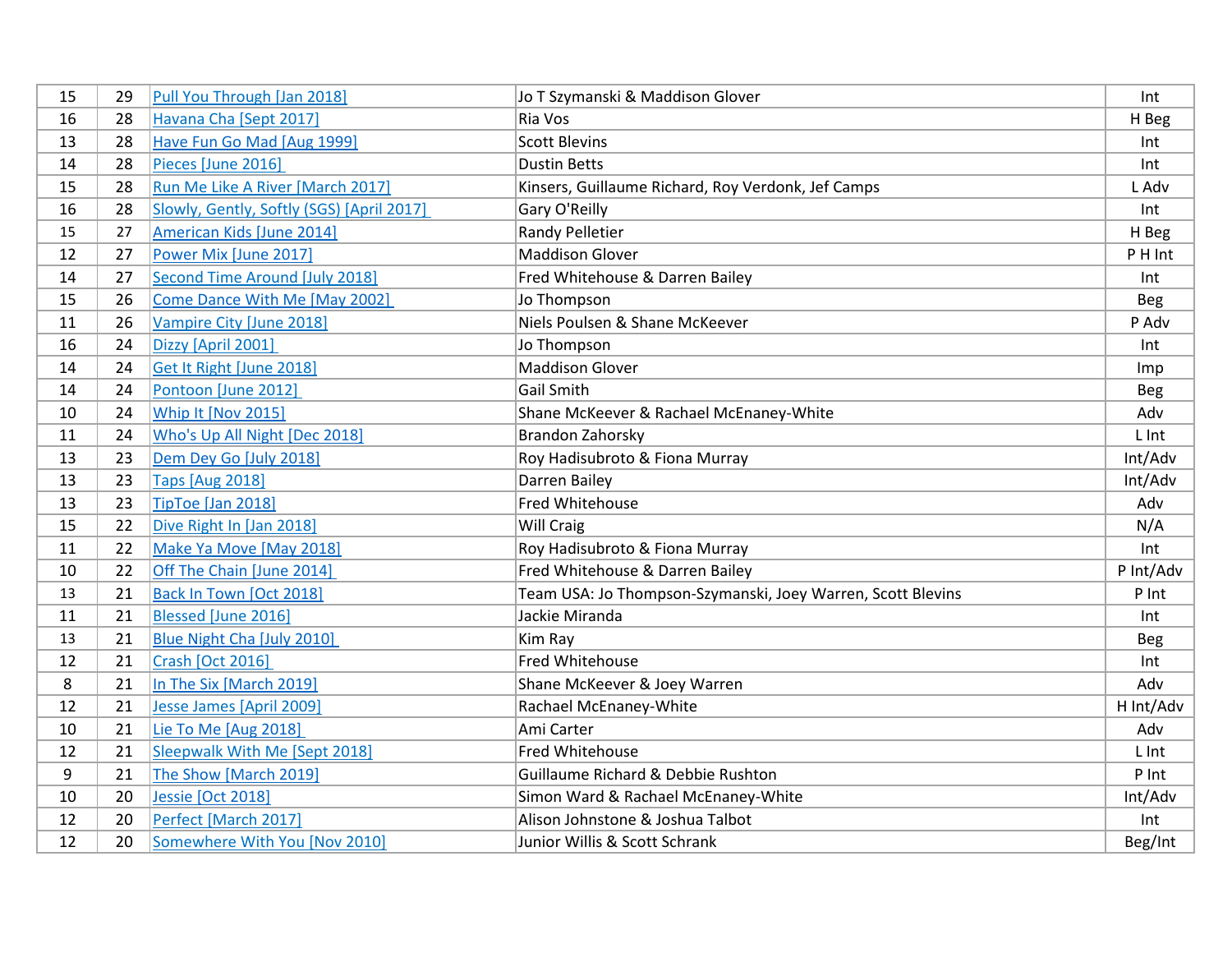| 13             | 20 | Sugar Honey I.T. [Sept 2015]           | Johanna Barnes                                      | Int     |
|----------------|----|----------------------------------------|-----------------------------------------------------|---------|
| 13             | 20 | Uphill Battle [July 2018]              | Joey Warren                                         | N/A     |
| 6              | 19 | Down To The Roots [May 2019]           | Scott Blevins & Fred Whitehouse                     | Adv     |
| $\overline{7}$ | 19 | <b>Get Wild [Released May 2019]</b>    | Maddison Glover & Jo Thompson Szymanski             | P Int   |
| 12             | 19 | Play That Sax [Oct 2017]               | Michael Metzger                                     | Int     |
| 9              | 19 | <b>Revolution [Oct 2018]</b>           | Fred Whitehouse                                     | Adv     |
| 6              | 19 | Simply The Best [Mrach 2019]           | Maddison Glover & Rachael McEnaney-White            | Int     |
| 14             | 19 | <b>Sweet Caroline [Nov 2017]</b>       | Darren Bailey                                       | P Imp   |
| 11             | 19 | <b>Swing Your Chains [April 2003]</b>  | Dee Soares & Shaun McGuire                          | Int     |
| 10             | 19 | The Queen [May 2015]                   | Rémi Lemaire, Guillaume Richard, Gaëtan Bachellerie | Imp     |
| 13             | 18 | <b>Beautiful Goodbye [May 2014]</b>    | <b>Michael Barr</b>                                 | E Int   |
| 6              | 18 | <b>Boys [May 2019]</b>                 | Scott Blevins & Joey Warren                         | Int     |
| $\overline{7}$ | 18 | <b>Break The Internet [March 2019]</b> | Joey Warren                                         | P Adv   |
| 14             | 18 | Chill Factor [Feb 2004]                | Daniel Whittaker & Hayley Westhead                  | Int     |
| 6              | 18 | Dance On My Island [April 2019]        | Gary O'Reilly & Shane McKeever                      | H Int   |
| 6              | 18 | L.I.L.Y. (Like Love You) [May 2019]    | Darren Bailey                                       | L Int   |
| 13             | 18 | Take Me To The River [Sept 2016]       | Jonas Dahlgren & Roy Verdonk                        | Int     |
| 13             | 18 | Wave On Wave [June 2003]               | Alan G Birchall                                     | Beg/Int |
| 10             | 17 | Girl Crush [March 2015]                | Rachael McEnaney & Alison Johnstone                 | H Int   |
| 10             | 17 | Lay It Back [Sept 2017]                | Shane McKeever, Fred Whitehouse, Guyton Mundy       | Adv     |
| 10             | 17 | Pink Champagne [Jan 2017]              | Rachael McEnaney                                    | Int     |
| 10             | 17 | Poetry In Motion [July 2004]           | Masters In Line                                     | Int     |
| 10             | 17 | Somebody To Love [Jan 2019]            | Rachael McEnaney-White                              | Int/Adv |
| 11             | 17 | Strip That Down [June 2017]            | Maggie Gallagher & Tim Johnson                      | H Int   |
| 9              | 17 | Sucker [March 2019]                    | Julia Wetzel                                        | E Int   |
| 8              | 16 | California [Jan 2019]                  | Jose Miguel Belloque Vane & Daniel Whittaker        | Int     |
| 9              | 16 | Hideaway Cha [Sept 2000]               | Joanne Brady, Jamie Davis Marshall, & Jo Thompson   | Int     |
| 10             | 16 | Imelda's Way [May 2012]                | <b>Adrian Churm</b>                                 | Beg/Imp |
| 13             | 16 | Islands In the Stream [May 1999]       | Karen Jones                                         | Int     |
| 12             | 16 | Jukebox [March 2001]                   | Jo Thompson                                         | Int     |
| 10             | 16 | Make It Shake [Oct 2014]               | Fred Whitehouse & Darren Bailey                     | Adv     |
| 11             | 16 | My Rules [Sept 2018]                   | Amy Glass Bailey                                    | P Int   |
| 5              | 16 | Shot Of Tequila [May 2019]             | Fred Whitehouse                                     | Int     |
| 11             | 16 | So Just Dance Dance Dance [May 2016]   | Jose Miguel Belloque Vane & Guillaume Richard       | Nov     |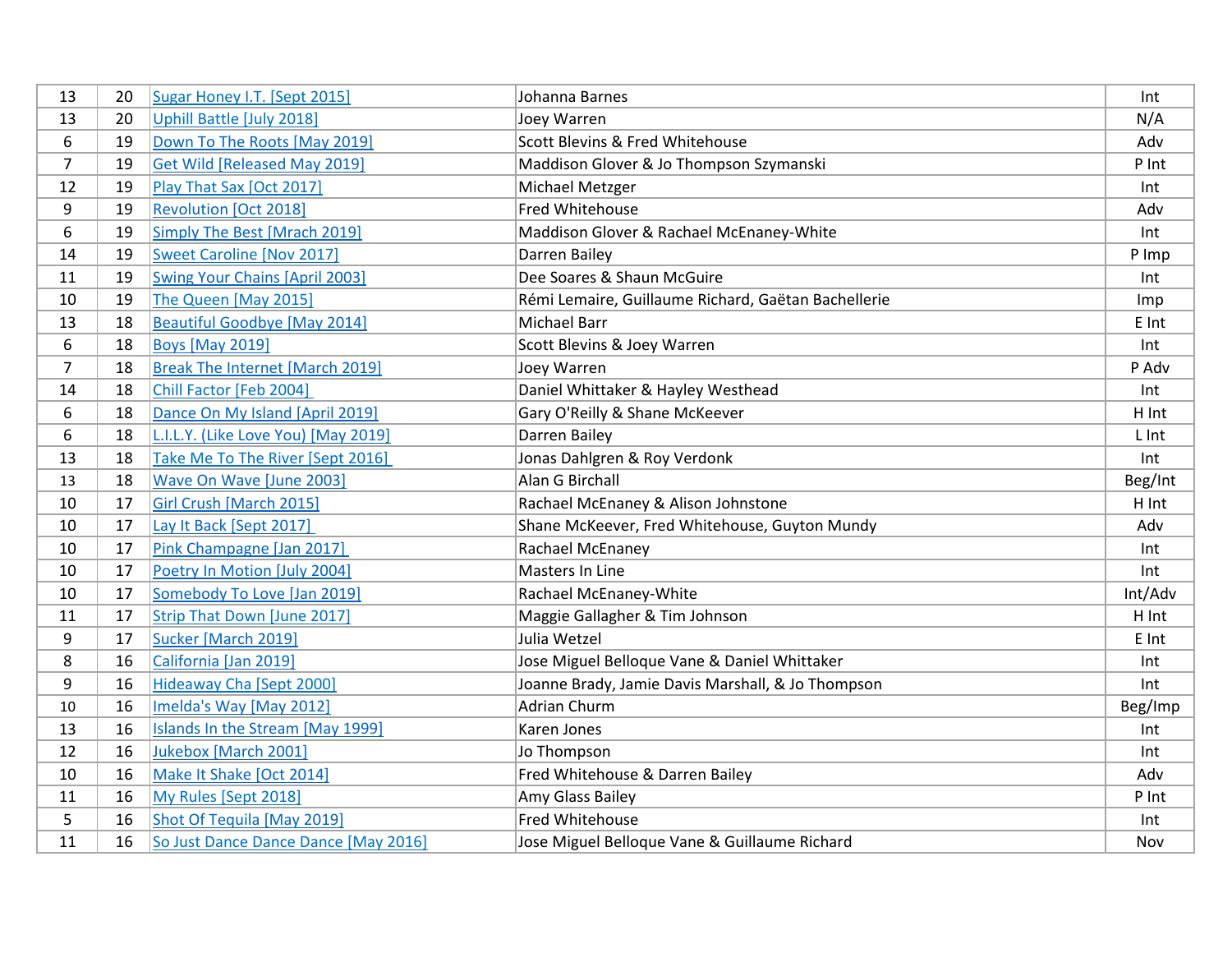| 8              | 16 | Sweet, and Mentally Insane [Jan 2019]  | Will Craig                                                 | Int       |
|----------------|----|----------------------------------------|------------------------------------------------------------|-----------|
| 10             | 16 | The Wolf [Feb 2018]                    | Jonno Liberman                                             | Imp       |
| 5              | 16 | <b>Twist Twist Twist [June 2014]</b>   | Roy Verdonk, Jose Miguel Belloque Vane, Sophie Dick        | Int       |
| 8              | 16 | <b>Yeah [Jan 2017]</b>                 | <b>Michael Barr</b>                                        | Imp       |
| 8              | 15 | <b>Back On Texas Time [May 2018]</b>   | Gail Dawson                                                | Beg       |
| 9              | 15 | Handclap [May 2016]                    | Bracken Ellis & Brandon Zahorsky                           | P Int     |
| 10             | 15 | Muddy Waters [Nov 2017]                | Darren Bailey                                              | P Adv     |
| 11             | 15 | My Heart Is In Havana [Nov 2017]       | <b>Bradley Mather</b>                                      | Int/Adv   |
| 9              | 15 | No Stress [July 2017]                  | Shane McKeever                                             | Int       |
| 11             | 15 | Nu Flow [Dec 2003]                     | Rachael McEnaney & Paul McAdam                             | Adv       |
| 8              | 15 | <b>Taste [Jan 2019]</b>                | <b>Scott Blevins</b>                                       | Int       |
| 8              | 14 | Bethlehem Child [Oct 2018]             | Roy Verdonk, Jose MB Vane, Sebastiaan Holtland             | P Int     |
| 4              | 14 | Limelight [Aug 2019]                   | Fred Whitehouse                                            | Adv       |
| 10             | 14 | Strip It Down [Oct 2015]               | Rachael McEnaney                                           | Int       |
| 9              | 14 | <b>Trespassing [March 2013]</b>        | Fred Whitehouse & Darren Bailey                            | Int/Adv   |
| 8              | 14 | True Inspiration [Aug 2018]            | Julia Wetzel                                               | H Int     |
| 10             | 14 | Wild Wild West [May 2000]              | Jerry Siebe & Jason Cameron                                | Int       |
| $10\,$         | 13 | 50 Ways [July 2012]                    | Pat Stott                                                  | Int       |
| $\overline{7}$ | 13 | <b>Beautiful Wonderful [Sept 2017]</b> | Debbie Rushton & Jannie Tofte-Anderson                     | H Int     |
| 8              | 13 | <b>Blaze Of Glory [June 2018]</b>      | Simon Ward, Niels Poulsen, Shane McKeever, Fred Whitehouse | Adv       |
| 9              | 13 | <b>Boom Pow [March 2017]</b>           | Scott Blevins & Jo T Szymanski                             | Int       |
| 10             | 13 | Doing The Walk [March 2018]            | Pim Van Grootel, Jef Camps, Roy Verdonk                    | H Imp     |
| 10             | 13 | Globetrottin' [Oct 2018]               | Team Int'l: Fred Whitehouse, Simon Ward, Daniel Trepat     | Int       |
| 9              | 13 | Hurts Like A Cha Cha [Oct 2017]        | Simon Ward, Daniel Trepat, Fred Whitehouse                 | Int       |
| 8              | 13 | Lady In Red [April 2017]               | Simon Ward                                                 | Adv       |
| 8              | 13 | No Drama [Oct 2018]                    | Shane McKeever                                             | P Adv     |
| 9              | 13 | Thy Will [Feb 2017]                    | Joey Warren                                                | Int/Adv   |
| 6              | 13 | Wiser and Older [May 2019]             | Joey Warren                                                | Int/Adv   |
| 6              | 12 | AK Freak [June 2014]                   | Rachael McEnaney & Guyton Mundy                            | Adv       |
| 11             | 12 | Beautiful In My Eyes [May 2012]        | Simon Ward                                                 | H Int     |
| 5              | 12 | Drop Snap [April 2019]                 | Jose Miguel Belloque Vane & Jean-Pierre Madge              | E Adv     |
| 6              | 12 | Everybody Feel Good [Jan 2019]         | Scott Blevins & Rachael McEnaney-White                     | P Int/Adv |
| 4              | 12 | Moves [Aug 2019]                       | Simon Ward & Shane McKeever                                | Int       |
| 7              | 12 | Slow Burn [March 2004]                 | John Robinson & Kathy Hunyadi                              | Int       |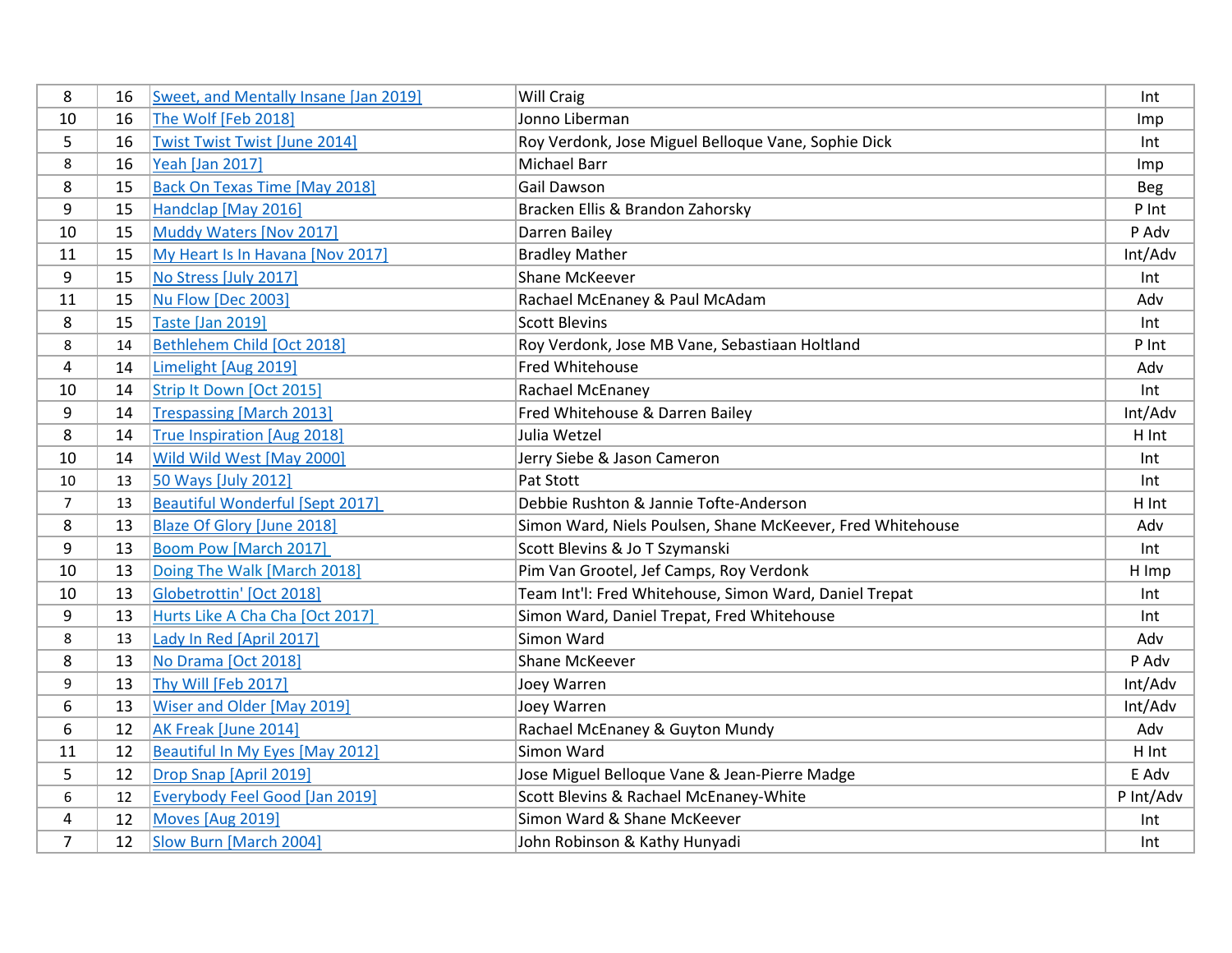| 8              | 12 | Tightrope [Jan 2018]                  | Maggie Gallagher                                                              | Int        |
|----------------|----|---------------------------------------|-------------------------------------------------------------------------------|------------|
| $\overline{7}$ | 12 | To the Moon & Back [Nov 2017]         | Gary O'Reilly & Debbie Rushton                                                | Int        |
| 8              | 11 | <b>Askin' Questions [July 2009]</b>   | Larry Bass                                                                    | Beg/Int    |
| $\overline{7}$ | 11 | Don't Sweat It [Dec 2017]             | Shane McKeever, Rebecca Lee, Fred Whitehouse                                  | P Adv      |
| 9              | 11 | Everybody's Groovin' [Aug 2017]       | Jo Thompson Szymanski & Rhoda Lai                                             | Int        |
| 6              | 11 | Faith & Desire [Jan 2010]             | Johanna Barnes                                                                | Int        |
| 10             | 11 | <b>Feel [Sept 2008]</b>               | <b>Scott Blevins</b>                                                          | Int        |
| 8              | 11 | Let It Out [March 2017]               | Rachael McEnaney-White                                                        | Int/Adv    |
| 8              | 11 | Lost In Love [June 2018]              | Maddison Glover & Simon Ward                                                  | Int        |
| 6              | 11 | Mad Crazy Love [March 2019]           | Gary O'Reilly                                                                 | Int        |
| 8              | 11 | Mamma Maria [May 2009]                | <b>Frank Trace</b>                                                            | U Beg      |
| $\overline{7}$ | 11 | New York 2 LA [Dec 2013]              | Rachael McEnaneny                                                             | Int/Adv    |
| 5              | 11 | Reverse [May 2019]                    | Shane McKeever & Jessica Devlin                                               | P Adv      |
| 4              | 11 | Soul Shake [Aug 2019]                 | Fred Whitehouse                                                               | Int        |
| 8              | 11 | Thai Of My Life [Feb 2018]            | Simon Ward                                                                    | Int        |
| 8              | 11 | Yes You Won't [Aug 2001]              | Bryan McWherter & Johanna Barnes                                              | Int/Adv    |
| 8              | 10 | 1159 [March 2017]                     | Rachael McEnaney-White                                                        | Beg        |
| 8              | 10 | Cruisin' [Feb 1989]                   | <b>Neil Hale</b>                                                              | Beg/Int    |
| $\overline{7}$ | 10 | Ex's and O's [Feb 2015]               | Amy Glass                                                                     | Imp        |
| 8              | 10 | Follow Me [July 2013]                 | Darren Bailey, Raymond Sarlemijn, Fred Whitehouse                             | Int/Adv    |
| 6              | 10 | <b>Healing Hands [Aug 2018]</b>       | <b>Maddison Glover</b>                                                        | Int        |
| $\overline{7}$ | 10 | <b>Hypnotized Cha [April 2019]</b>    | Simon Ward                                                                    | Int        |
| $\overline{7}$ | 10 | <b>Just Be [Nov 2014]</b>             | Fred Whitehouse & Darren Bailey                                               | Int        |
| 5              | 10 | Lie to Me (Just a Little) [Sept 2018] | <b>Jill Weiss</b>                                                             | <b>Beg</b> |
| $\overline{7}$ | 10 | Love Remains [Jan 2017]               | Gary O'Reilly                                                                 | H Int      |
| 6              | 10 | Love Rush [Nov 2018]                  | Simon Ward, Maddison Glover & Niels Poulsen                                   | Adv        |
| 4              | 10 | Senorita La-La-La [June 2019]         | Julia Wetzel                                                                  | Beg/Imp    |
| 8              | 10 | Shakin' My Head [Oct 2013]            | Guyton Mundy & Chris Atkinson                                                 | P Int      |
| 6              | 10 | Tip Pon It [May 2018]                 | Shane McKeever, Steven Buhannic, Isabelle Delage, Coline Ragot, Jonathan Yang | H Int      |
| 8              | 10 | <b>Wakey Wakey [Jan 2015]</b>         | <b>Scott Blevins</b>                                                          | E Int      |
| 7              | 9  | 85 [Dec 2017]                         | Rachael McEnaney-White & Kerry Maus                                           | P Int      |
| $\overline{7}$ | 9  | Angel & Corona [March 2019]           | Roy Verdonk, Darren Bailey, Kate Sala, Guylaine Bourdages                     | Imp        |
| 6              | 9  | Fall So Fast [March 2019]             | Kerry Maus & Jo Thompson Szymanski                                            | Int        |
| 5              | 9  | Feed The Fetish [Feb 2008]            | <b>Scott Blevins</b>                                                          | H Int      |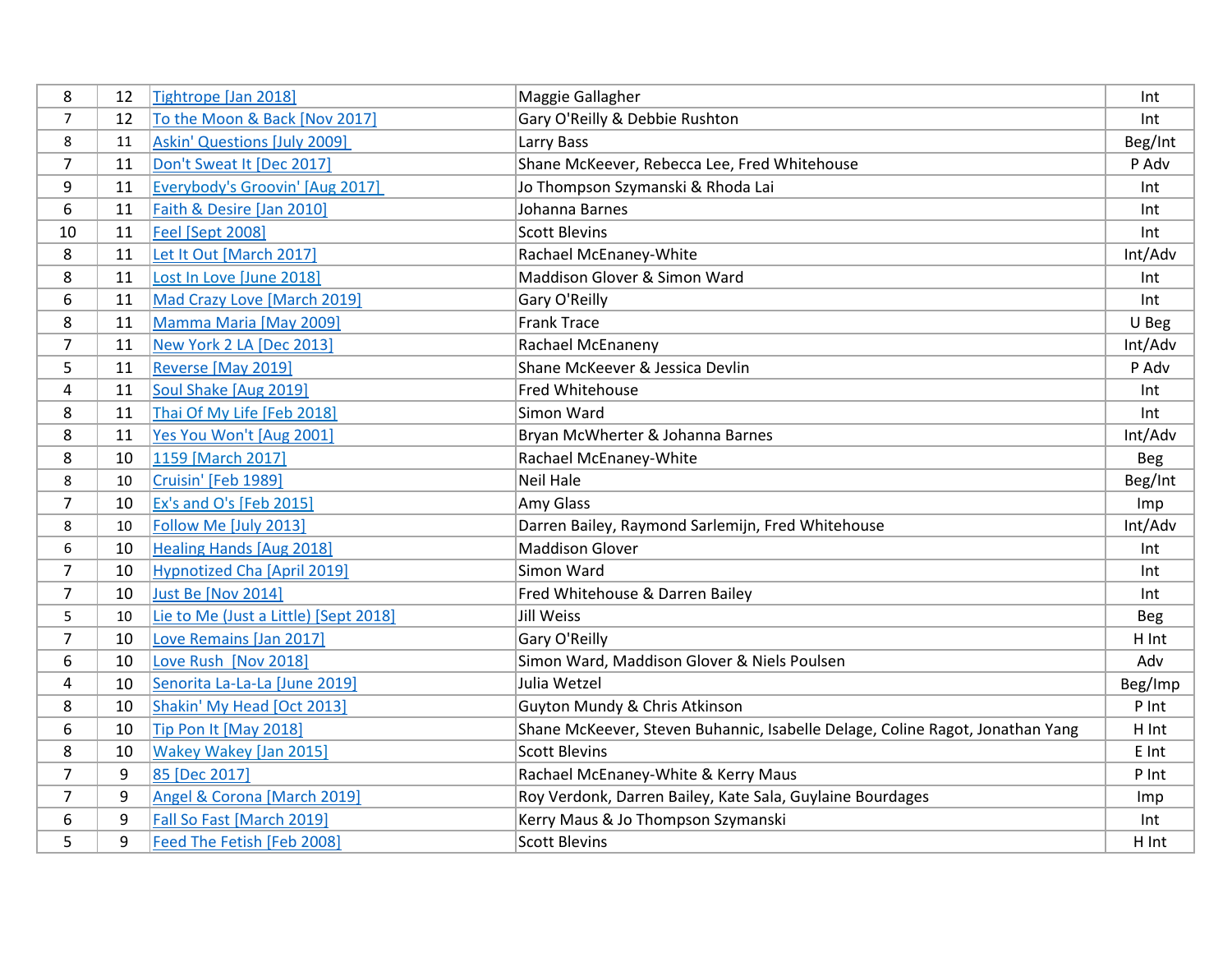| 5              | 9 | Fire On Fire [March 2019]              | Romain Brasme & Marlon Ronkes                                    | Int         |
|----------------|---|----------------------------------------|------------------------------------------------------------------|-------------|
| 6              | 9 | Great Spirit [Feb 2019]                | Philip Sobrielo, Jonas Dahlgren, Johanna Lodin, Jo & John Kinser | Int         |
| 6              | 9 | High On Loving You (HOLY) [April 2016] | <b>Will Craig</b>                                                | Int         |
| 8              | 9 | Holdin' Me Back [June 2017]            | <b>Shane McKeever</b>                                            | P Int       |
| 6              | 9 | I Don't Mind [Jan 2017]                | Shane McKeever & Fred Whitehouse                                 | P Adv       |
| 4              | 9 | Juicy Fruit [July 2019]                | <b>Shane McKeever</b>                                            | Adv         |
| 6              | 9 | Mates Of Soul [Oct 2017]               | Niels Poulsen, Gary O'Reilly, Guillaume Richard                  | Int/Adv     |
| $\overline{7}$ | 9 | Party Night [Feb 2015]                 | Roy Hadisubroto & Fiona Murray                                   | P Imp       |
| $\overline{7}$ | 9 | Rock With You [Jan 2019]               | Roy Hadisubroto & Fiona Murray                                   | Adv         |
| 5              | 9 | Something In the Water [April 2011]    | Niels Poulsen                                                    | <b>Beg</b>  |
| 8              | 9 | <b>Toes [Feb 2009]</b>                 | Rachael McEnaney                                                 | Imp         |
| 3              | 8 | 24 Reasons [Oct 2018]                  | Jill Babinec & Debi Pancoast                                     | Imp         |
| 6              | 8 | 3 Rules [Oct 2017]                     | Paul Snooke & Guilluame Richard                                  | Upper Int   |
| $\overline{7}$ | 8 | Chase That Dollar [Oct 2016]           | <b>Dustin Betts</b>                                              | P Adv       |
| 3              | 8 | Cherry On Top [Oct 2019]               | Darren Bailey, Debbie Rushton, Guillaume Richard                 | P Adv       |
| $\overline{7}$ | 8 | Clap Snap [May 2017]                   | Philip Sobrielo & Rebecca Lee                                    | Int         |
| $\overline{2}$ | 8 | Dance Monkey Dance [Sept 2019]         | Roy Hadisubroto & Fiona Murray                                   | P Adv       |
| 4              | 8 | Dancing With A Stranger [Jan 2019]     | Johnny 2-Step Houston                                            | $Imp/E$ Int |
| 8              | 8 | Gypsy In The Night [Feb 2018]          | <b>Scott Blevins</b>                                             | Int         |
| $\overline{7}$ | 8 | How I Want Ya [March 2016]             | Joey Warren & Rachael McEnaneny                                  | P Adv       |
| 5              | 8 | If You Ever [Oct 2017]                 | Joey Warren & Heidi Oswald                                       | Int         |
| 6              | 8 | Italiano [Oct 2016]                    | Rachael McEnaney-White, Shane McKeever, Niels Poulsen            | Int         |
| 6              | 8 | Just Dance! [April 2019]               | Niels Poulsen & Debbie Rushton                                   | Int/Adv     |
| $\overline{7}$ | 8 | Larger Than Life [July 2003]           | Simon Ward                                                       | Adv         |
| 6              | 8 | <b>Main Attraction [Sept 2016]</b>     | Joey Warren, Jannie Tofte Andersen & Kirsten Matthiessen         | Adv         |
| 6              | 8 | Mirrors [June 2013]                    | Will Craig & Amy Glass                                           | Int/Adv     |
| 4              | 8 | Party In the Hills [Sept 2019]         | Joey Warren, Fred Whitehouse, Shane McKeever                     | Level?      |
| 4              | 8 | Rolling With Love [July 2019]          | Simon Ward & Heather Barton                                      | Adv         |
| $\overline{7}$ | 8 | Sanctify My Sins [Aug 2018]            | Shane McKeever, Rebecca Lee, Debbie Rushton                      | Adv         |
| 4              | 8 | Take A Look At This [Sept 2019]        | Joey Warren                                                      | Adv         |
| 5              | 8 | <b>Texas Time</b>                      | Various                                                          | Various     |
| $\overline{7}$ | 8 | Tick Tick Boom [May 2017]              | Tim Johnson, Jean-Pierre Madge, Debbie Rushton                   | P H Int     |
| 5              | 8 | We Love It [Jan 2019]                  | Roy Hadisubroto & Fiona Murray                                   | Adv         |
| $\overline{7}$ | 8 | Wonderland Waltz [Aug 2010]            | <b>Rob Fowler</b>                                                | Imp         |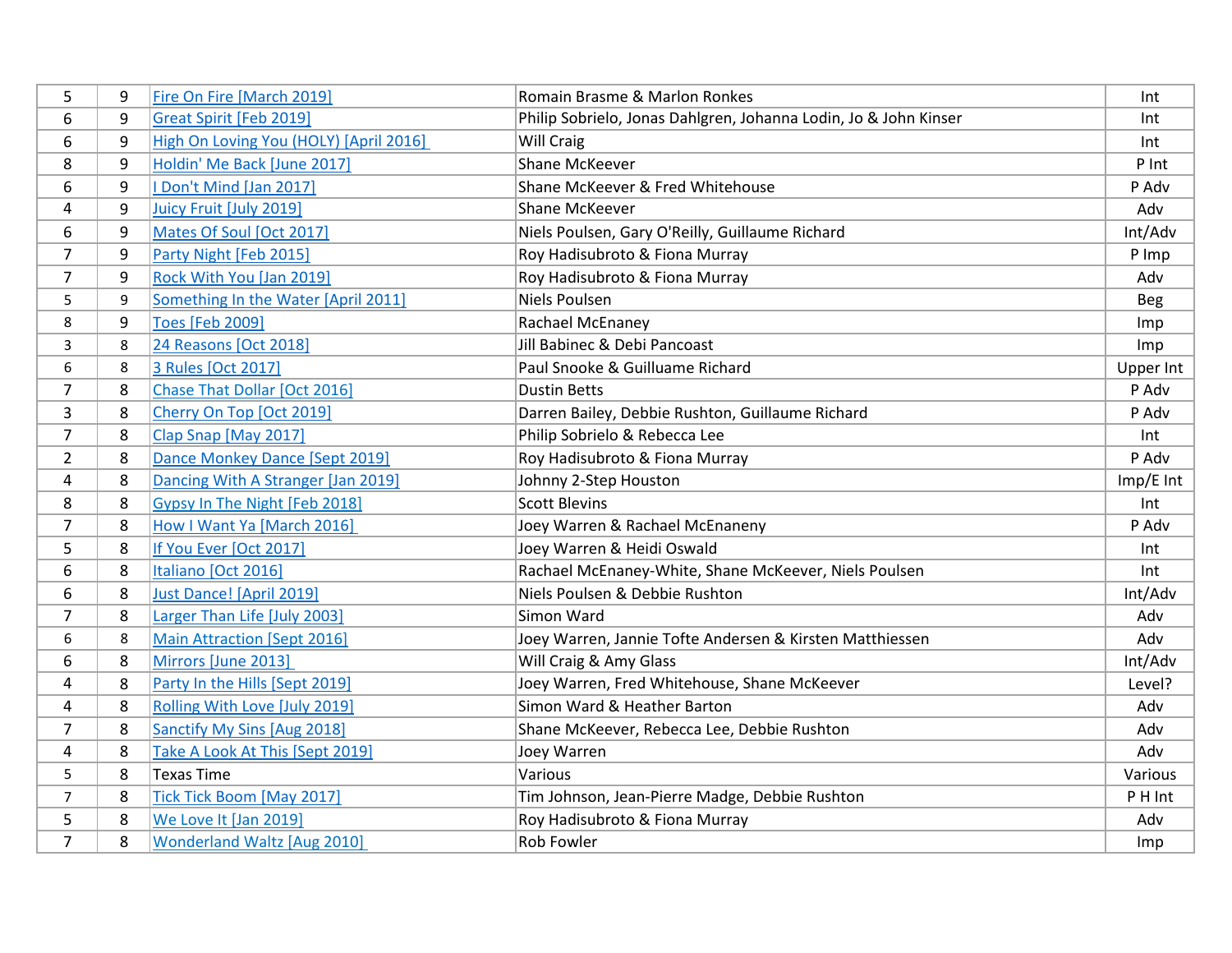| 5              | 7              | Addicted [Jan 2009]                          | Rachael McEnaney                                                    | Int/Adv    |
|----------------|----------------|----------------------------------------------|---------------------------------------------------------------------|------------|
| 4              | 7              | Can't Escape Me [May 2019]                   | John Robinson & Derek Steele                                        | Int        |
| 5              | $\overline{7}$ | Codigo [Jan 2019]                            | Pat Stott                                                           | H Beg      |
| 4              | $\overline{7}$ | <b>Counting Stars [Sept 2013]</b>            | Simon Ward                                                          | Int        |
| 5              | 7              | Day of the Dead [Oct 2018]                   | Dan Albro                                                           | Int        |
| 3              | 7              | Down For Your Lovin' [Sept 2019]             | Fred Whitehouse & Shane McKeever                                    | P Adv      |
| 3              | 7              | Gorgeous [March 2016]                        | Darren Bailey & Raymond Sarlemijn                                   | Int        |
| 6              | 7              | Hey Nah Nah Nah [Oct 2018]                   | Fiona Murray                                                        | H Int      |
| $\overline{2}$ | $\overline{7}$ | I'm Free [May 2017]                          | Raymond Sarlemijn, Jill Babinec & Roy Verdonk                       | <b>Beg</b> |
| 5              | 7              | Keep Up, Don't Lose Your Breath [March 2005] | Roy Hadisubroto                                                     | Adv        |
| 3              | $\overline{7}$ | Lonely Blues [April 2019]                    | Rachael McEnaney-White                                              | Beg/Imp    |
| 6              | $\overline{7}$ | Mmm Bop [May 1998]                           | Kelly Kaylin                                                        | Int        |
| 4              | $\overline{7}$ | New Thang [Sept 2015]                        | Rebecca Lee, Philip Sobrielo, Raymond Sarlemijn                     | P Int      |
| 6              | $\overline{7}$ | Oh Mama Hey [Oct 2017]                       | Guyton Mundy & Jo Thompson Szymanski                                | Int        |
| $\overline{7}$ | $\overline{7}$ | Skiffle Time [Feb 2012]                      | Darren Bailey                                                       | Int        |
| 5              | 7              | Skinny Love [June 2013]                      | Roy Hadisubroto & Raymond Sarlemijn                                 | Int/Adv    |
| 6              | 7              | Stomp Your Feet [Nov 2016]                   | <b>Shane McKeever</b>                                               | P Adv      |
| 3              | 7              | Teeth [Sept 2019]                            | <b>Guillaume Richard</b>                                            | P Adv      |
| 4              | $\overline{7}$ | The Dancing Tree [Oct 2015]                  | <b>Guillaume Richard</b>                                            | Int        |
| 5              | $\overline{7}$ | Thinkin' & Drivin' [May 2017]                | Joey Warren                                                         | N/A        |
| 5              | $\overline{7}$ | This Is Us [Jan 2019]                        | Fred Whitehouse & Rebecca Lee                                       | P Adv      |
| 6              | 7              | Throwback Love [June 2017]                   | Pim van Grootel, Jose MB Vane, Raymond Sarlemijn, Jean-Pierre Madge | P Int      |
| 3              | $\overline{7}$ | Until The Dawn [June 2015]                   | Gary Lafferty                                                       | Beg        |
| $\overline{2}$ | 7              | Woke Up Late [Sept 2019]                     | <b>Maddison Glover</b>                                              | Adv        |
| 4              | 6              | Abu Dhabi [April 2019]                       | Daniel Trepat & Rebecca Lee                                         | Adv        |
| 4              | 6              | And Get It On [March 2015]                   | Daniel Trepat & Jose Miguel Belloque Vane                           | Int        |
| 5              | 6              | <b>Bittersweet Memory [Nov 2010]</b>         | Ria Vos                                                             | Int        |
| 4              | 6              | Burden [May 2019]                            | <b>Shane McKeever</b>                                               | P Adv      |
| 6              | 6              | Cadillac Ride [Feb 2006]                     | <b>Guyton Mundy</b>                                                 | Adv        |
| 4              | 6              | Can't Ya See [March 2019]                    | Joey Warren                                                         | H Int      |
| 4              | 6              | Change My Ways [March 2017]                  | Jose Miguel Belloque Vane & Roy Verdonk                             | Adv        |
| 4              | 6              | Change Your Mind [Oct 2018]                  | Joey Warren & Debbie Rushton                                        | P Adv      |
| 5              | 6              | Do It Like This [April 2018]                 | Scott Blevins & Megan Wheeler                                       | Int/Adv    |
| 4              | 6              | Four Leaf Clover [May 2018]                  | Amy Glass & Darren Bailey                                           | Int        |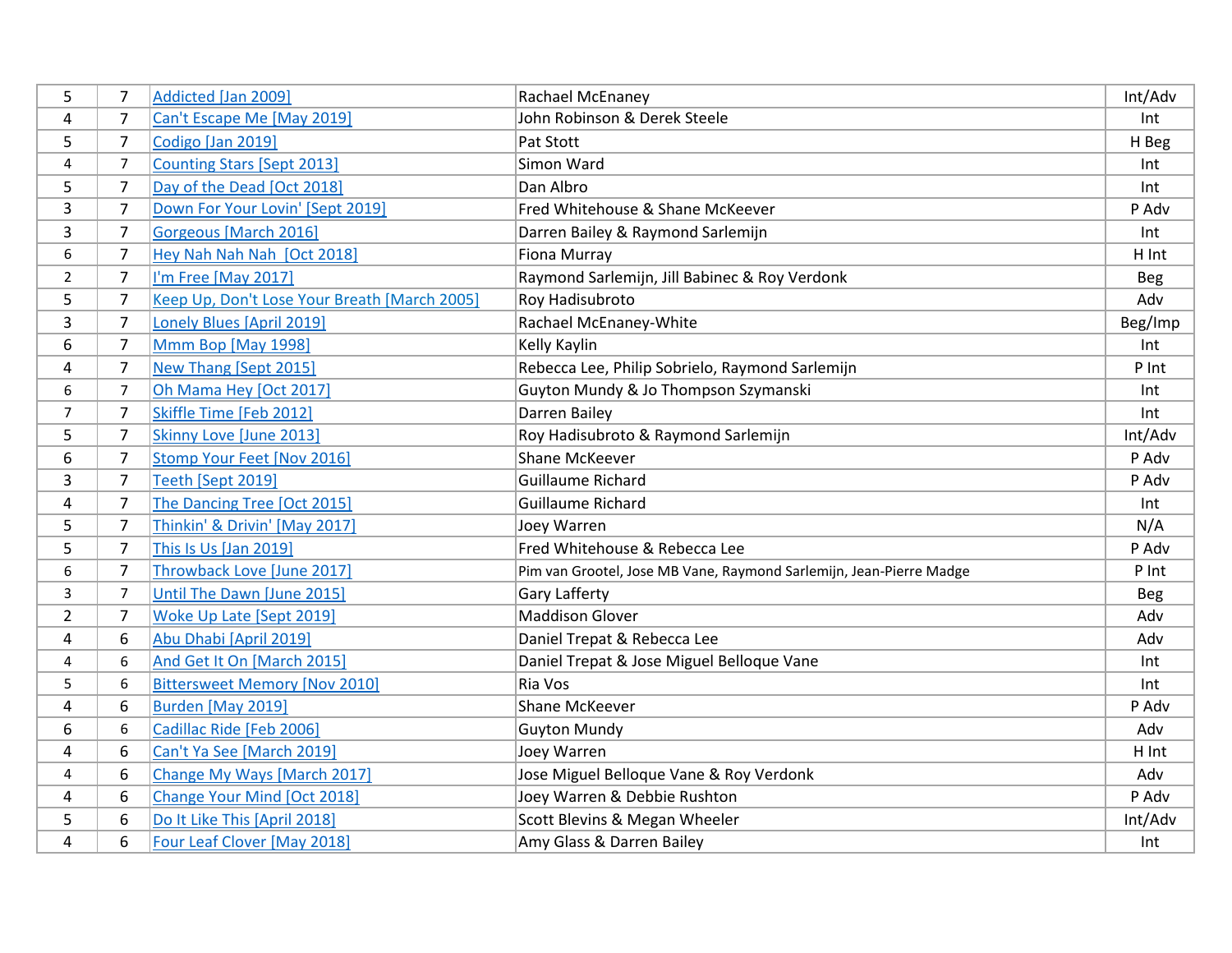| 5 | 6 | Give Me Love [Feb 2019]              | Fred Whitehouse & Nicola Lafferty              | Adv        |
|---|---|--------------------------------------|------------------------------------------------|------------|
| 5 | 6 | Gyrate [Nov 2007]                    | Adam Berman, Roberto Corporan, Amy Spencer     | Adv        |
| 6 | 6 | Hairspray [July 2012]                | Simon Ward & Rachael McEnaney                  | P H Int    |
| 4 | 6 | Hello Dolly [May 2010]               | Lorraine Kurtela                               | H Beg      |
| 6 | 6 | Hold Your Horses [April 2001]        | A.T. Kinson & Tom Mickers                      | Int/Adv    |
| 4 | 6 | K Is For Kicks [April 2017]          | Christopher Gonzalez                           | Ab Beg     |
| 3 | 6 | Lipstick Tango [Oct 2017]            | Michele Burton                                 | H Beg      |
| 4 | 6 | Made For Now [June 2019]             | Fiona Murray, Roy Hadisubroto, Philip Sobrielo | Int        |
| 3 | 6 | Mood Swing [March 2018]              | Maddison Glover, Simon Ward, Chris Watson      | Int        |
| 4 | 6 | Naked [May 2018]                     | Scott Blevins & Rhoda Lai                      | Int/Adv    |
| 4 | 6 | Nothing But You [Feb 2019]           | Darren Bailey                                  | Int        |
| 4 | 6 | Nothing Without You [March 2019]     | Amy Glass Bailey                               | L Int      |
| 5 | 6 | Pink Hearts [March 2018]             | Niels Poulsen                                  | Int        |
| 5 | 6 | Pull Me Closer [Sept 2016]           | Shane McKeever                                 | P Adv      |
| 4 | 6 | Put It On Me [June 2017]             | Maddison Glover & Cody Flowers                 | H Imp      |
| 4 | 6 | Rolling Rhythm [Feb 2016]            | Michele Burton                                 | N/A        |
| 5 | 6 | She Used To Be Mine [March 2017]     | Rachael McEnaney-White & Caroline Pillar       | Adv        |
| 4 | 6 | Showstopper [July 2013]              | Scott Blevins & Jo T Szymanski                 | Int        |
| 5 | 6 | Story [Sept 2017]                    | <b>Maddison Glover</b>                         | H Imp      |
| 4 | 6 | Tell Me All The Ways [March 2019]    | Rhoda Lai                                      | Int        |
| 5 | 6 | The Fighter [May 2016]               | Niels Poulsen, Raymond Sarlemijn & Roy Verdonk | Int        |
| 5 | 6 | <b>Uptown Funk [Nov 2014]</b>        | <b>Rob Fowler</b>                              | Int        |
| 6 | 6 | <b>Watermelon Crawl [April 1998]</b> | Sue Lipscomb                                   | Beg/Int    |
| 3 | 6 | We Are Tonight [Oct 2013]            | Dan Albro                                      | Int        |
| 5 | 6 | WTF (What The France) [April 2015]   | Fred Whitehouse, Joey Warren, Darren Bailey    | Adv        |
| 3 | 5 | A Little Swing [Aug 2019]            | Rachael McEnaney-White                         | P Int/Adv  |
| 4 | 5 | About Last Night [Aug 2019]          | Debbie Rushton                                 | P Adv      |
| 4 | 5 | All I Need To Know [May 2019]        | Gary O'Reilly & Maggie Gallagher               | Adv        |
| 4 | 5 | All Of Me [Jan 2014]                 | Simon Ward                                     | Int        |
| 4 | 5 | Amame [Sept 2008]                    | Robbie McGowan Hickie                          | E Int      |
| 4 | 5 | Bang [Sept 2014]                     | Rhoda Lai                                      | P H Int    |
| 4 | 5 | <b>Bardot Blues [Sept 2018]</b>      | Simon Ward & Rachael McEnaney-White            | Int        |
| 2 | 5 | Bored [Dec 2016]                     | Ria Vos                                        | <b>Beg</b> |
| 5 | 5 | Bosa Nova [Dec 2005]                 | Phil Dennington                                | Int        |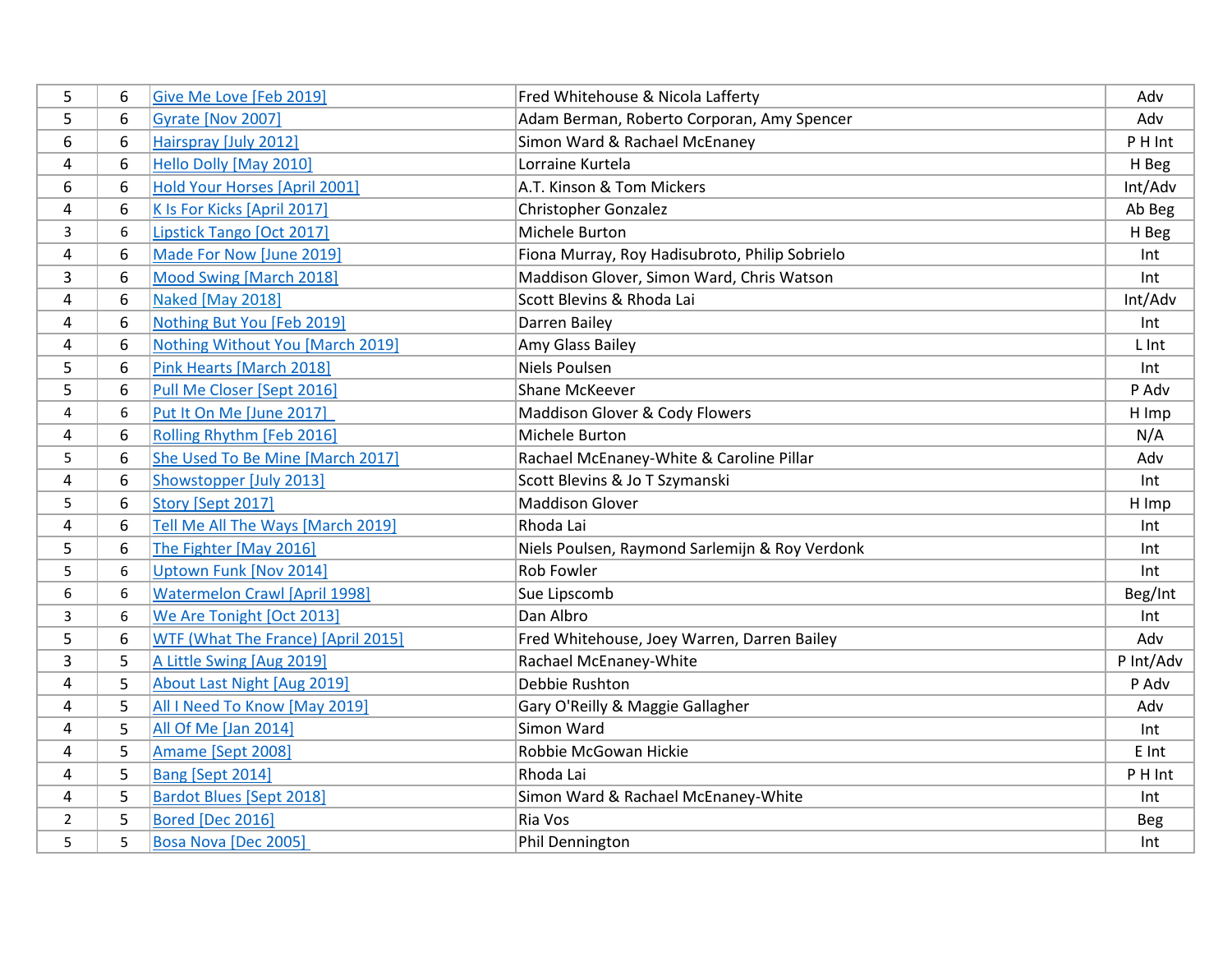| $\overline{2}$ | 5 | Chicago Gold [Oct 2019]                  | Daniel Trepat, Simon Ward, Fred Whitehouse        | Int        |
|----------------|---|------------------------------------------|---------------------------------------------------|------------|
| 3              | 5 | Cliché Love Song [Oct 2015]              | Jo Thompson Szymanski, Guyton Mundy, Joh Robinson | Int        |
| 5              | 5 | <b>Coming Unplugged [Nov 2013]</b>       | <b>Patrick Fleming</b>                            | Int        |
| 3              | 5 | Dance On The Weekend [April 2019]        | Fiona Murray & Roy Hadisubroto                    | Int        |
| 3              | 5 | Dip To The Bass [Oct 2018]               | Christopher Gonzalez & Rachael McEnaney-White     | Int        |
| 4              | 5 | Do It Like This [April 2018]             | Jonno Liberman                                    | <b>Beg</b> |
| 3              | 5 | Don't [July 2014]                        | Amy Glass                                         | Int        |
| 3              | 5 | Don't Say You Love Me [Sept 2018]        | Guillaume Richard, Rebecca Lee, Rhoda Lai         | P Int      |
| 5              | 5 | Extreme Love [Aug 2015]                  | <b>Niels Poulsen</b>                              | Int        |
| $\overline{2}$ | 5 | Eyes For You [Aug 2017]                  | Jo Thompson Szymanski                             | Imp        |
| 5              | 5 | Freaky Skillz [Oct 2007]                 | Shaz Walton                                       | Int/Adv    |
| 4              | 5 | Friday At The Dance [March 2017]         | Rob Fowler & Laura Sway                           | Imp        |
| 5              | 5 | <b>Fully Clothed [Aug 2018]</b>          | Scott Blevins & Betsy Courant                     | Int        |
| 5              | 5 | Havana Ooh-Na-Na [Aug 2017]              | Julia Wetzel                                      | Int        |
| 3              | 5 | I Can't Stop [May 2019]                  | Fred Whitehouse                                   | Adv        |
| 5              | 5 | <b>Kissing Strangers [April 2017]</b>    | Rachael McEnaney-White & Simon Ward               | Int        |
| 5              | 5 | Leave A Light On [Jan 2018]              | <b>Guillaume Richard</b>                          | Adv        |
| 4              | 5 | More Dessert [May 2016]                  | Guyton Mundy & Klara Wallman                      | P Int      |
| $\overline{2}$ | 5 | Mr Put It Down [June 2015]               | Trevor Thornton & Rachael McEnaney-White          | Int/Adv    |
| 4              | 5 | Never Love Again [Nov 2018]              | Guillaume Richard & Paul Snooke                   | Adv        |
| 3              | 5 | NYC Funk [Sept 2015]                     | Debbie McLaughlin Rushton                         | H Int      |
| 3              | 5 | Oceans Deep [Sept 2019]                  | Joey Warren                                       | Level?     |
| 4              | 5 | Oh Me Oh My Oh [Nov 2018]                | <b>Rob Fowler</b>                                 | Imp        |
| 3              | 5 | Reminiscence [July 2019]                 | Simon Ward                                        | Adv        |
| 3              | 5 | Simple As Can Be [June 2018]             | Julia Wetzel                                      | Imp        |
| $\overline{4}$ | 5 | Sunshine In My Pocket [May 2016]         | Amy Glass                                         | P Int      |
| 3              | 5 | Switchblade/Switchblade USA [Sept 1998]  | John Robinson                                     | E Int      |
| 3              | 5 | Tai-Want Love [Dec 2018]                 | Debbie Rushton & Simon Ward                       | Int        |
| 4              | 5 | Tell Your Heart To Beat Again [Dec 2016] | Jo Kinser, Jonas Dahlgren, Michael Barr           | Int        |
| 3              | 5 | <b>Texas Connection [Sept 2019]</b>      | Scott Blevins & Jo Thompson Szymanski             | Int/Adv    |
| 3              | 5 | Texas Time [May 2018]                    | Alan Birchall & Jacqui Jax                        | Int        |
| 4              | 5 | The Stroma Dance [May 2010]              | Niels Poulsen                                     | P Adv      |
| 4              | 5 | We Love It! [Jan 2019]                   | Rhoda Lai                                         | Beg/Imp    |
| 3              | 5 | <b>Whiskey Bridges [Jan 2018]</b>        | <b>Maddison Glover</b>                            | Ab Beg     |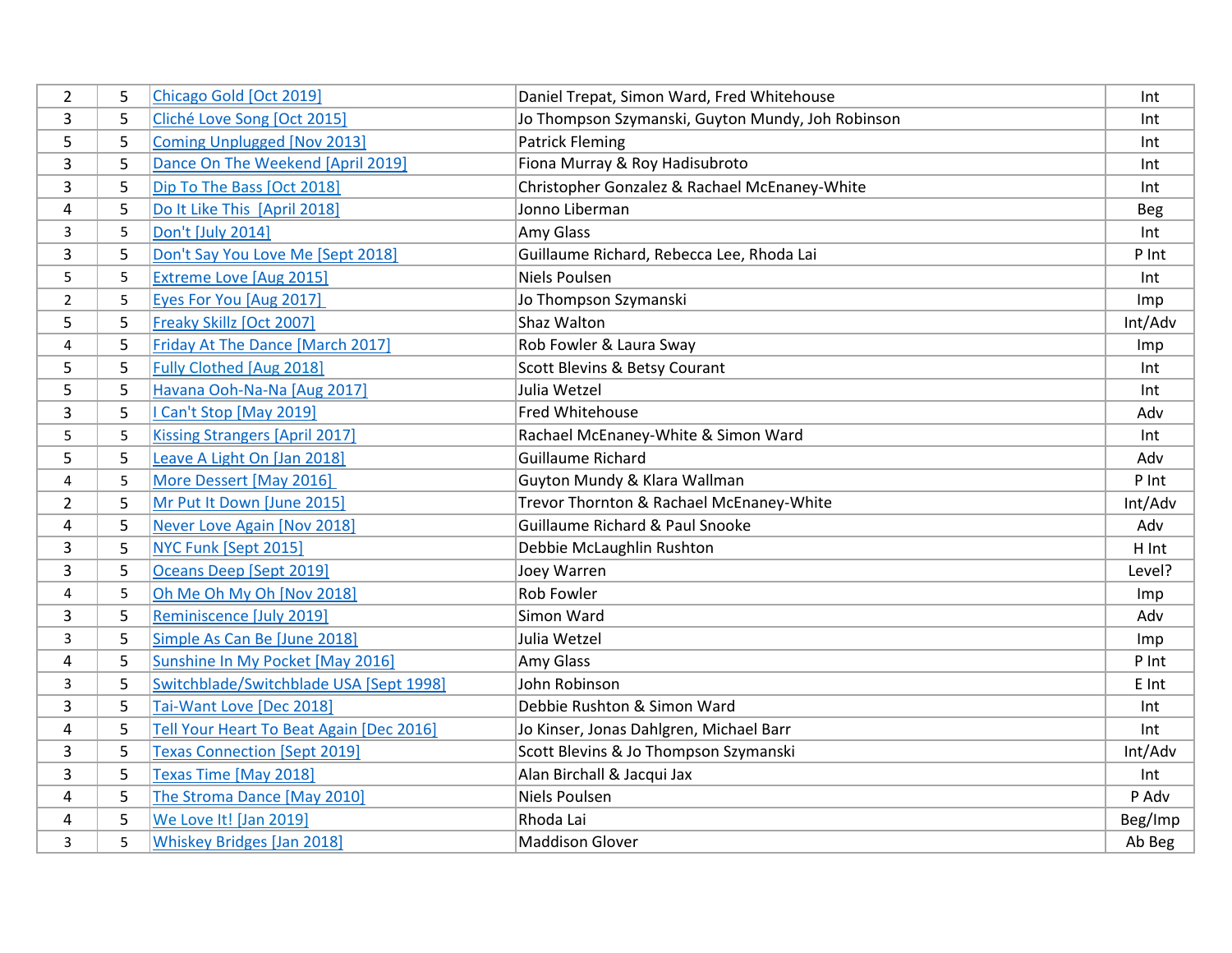| 4              | 5              | Wild Boys [Nov 2018]                     | Fred Whitehouse, Niels Poulsen, Shane McKeever                | Int        |
|----------------|----------------|------------------------------------------|---------------------------------------------------------------|------------|
| 4              | 5              | Witness [July 2015]                      | Fred Whitehouse, Darren Bailey                                | P Adv      |
| 4              | 5              | Worldwide [Jan 2015]                     | Kayla Cosgrove                                                | Int        |
| 5              | 5              | Wow Tokyo [June 2013]                    | Ria Vos, Kate Sala & The Tokyo Line Dancers                   | H Int      |
| 3              | 4              | All I Can Say [Feb 2014]                 | Simon Ward & Rachael McEnaney                                 | Int        |
| 4              | 4              | All Katchi, All Night Long [Aug 2017]    | <b>Kerry Maus</b>                                             | P Int      |
| $\overline{a}$ | $\overline{4}$ | Back It Up [Sept 2012]                   | Darren Bailey, Raymond Sarlemijn                              | Int        |
| 3              | 4              | <b>Backstreet Attitude [1996]</b>        | Jamie Davis Marshall                                          | Int        |
| 4              | $\overline{4}$ | Blue Ain't Your Color [May 2016]         | Roy Verdonk & Jose Miguel Belloque Vane                       | Int        |
| $\overline{3}$ | $\overline{4}$ | Bonaparte's Retreat [June 2019]          | <b>Maddison Glover</b>                                        | <b>Beg</b> |
| 4              | 4              | Break Free Cha [April 2006]              | <b>Scott Blevins</b>                                          | Int/Adv    |
| 3              | 4              | Chacha Señorita [June 2019]              | Rhoda Lai & Jose Miguel Belloque Vane                         | Int        |
| $\overline{3}$ | 4              | <b>Consequences [June 2018]</b>          | Paul Snooke, Jonas Dahlgren, Guillaume Richard, Jo Kinser     | P Adv      |
| 4              | $\overline{a}$ | Crazy Foot Mambo [Jan 2008]              | Paul McAdam                                                   | Imp        |
| 4              | 4              | Descarada [May 2011]                     | Joey Warren                                                   | Int/Adv    |
| 1              | 4              | Double Scoop [Sept 2019]                 | Jill Babinec, Debi Pancoast, Derek Steele, Rosie Multari      | Imp        |
| 3              | $\overline{4}$ | Drinking Problem [Jan 2017]              | Darren Bailey                                                 | Imp        |
| 3              | 4              | Drive Me Wild [May 1997]                 | <b>Scott Blevins</b>                                          | Int        |
| $\overline{2}$ | $\overline{4}$ | Fall For You [Feb 2015]                  | Debbie Rushton                                                | H Int      |
| 3              | $\overline{4}$ | Fireball                                 | Various                                                       | Various    |
| 4              | $\overline{4}$ | Freak A Little More [Sept 2011]          | <b>Scott Blevins</b>                                          | Int        |
| 4              | $\overline{a}$ | <b>Fuego [Aug 2007]</b>                  | Shane Sparks & Amy Spencer                                    | Adv        |
| $\overline{2}$ | 4              | <b>Genetics [Sept 2019]</b>              | Rebecca Lee                                                   | Int/Adv    |
| 4              | $\overline{4}$ | <b>Gimmie Gimmie [Released Oct 2016]</b> | Rebecca Lee                                                   | Int        |
| $\overline{2}$ | 4              | <b>Homesick Heart [Sept 2018]</b>        | <b>Maddison Glover</b>                                        | Imp        |
| $\overline{a}$ | $\overline{4}$ | Hootenanny [March 2013]                  | John Robinson                                                 | Int        |
| 3              | 4              | Keep It Simple [Feb 2019]                | Maggie Gallagher                                              | Beg        |
| $\overline{2}$ | 4              | Knockin' Boots [March 2019]              | <b>Cody Flowers</b>                                           | Imp        |
| $\overline{2}$ | 4              | La Fiesta Cubana [Sept 2018]             | Roy Verdonk, Daniel Trepat, Marjana Petauer, Maggie Gallagher | Imp        |
| 3              | 4              | Make Way [May 2018]                      | Fred Whitehouse, Guillaume Richard, Derek Steele              | Int        |
| $\overline{2}$ | 4              | Mind Up [May 2018]                       | Jose Miguel Belloque Vane & Jean-Pierre Madge                 | Adv        |
| 3              | $\overline{4}$ | One Less [Aug 2014]                      | Joey Warren & Brenna Stith                                    | P Int      |
| $\overline{2}$ | $\overline{4}$ | Out Like That [July 2015]                | <b>Trevor Thornton</b>                                        | Int        |
| 4              | $\overline{4}$ | Pom Poms [Oct 2016]                      | Fred Whitehouse, Daniel Trepat, Guillaume Richard             | P Int      |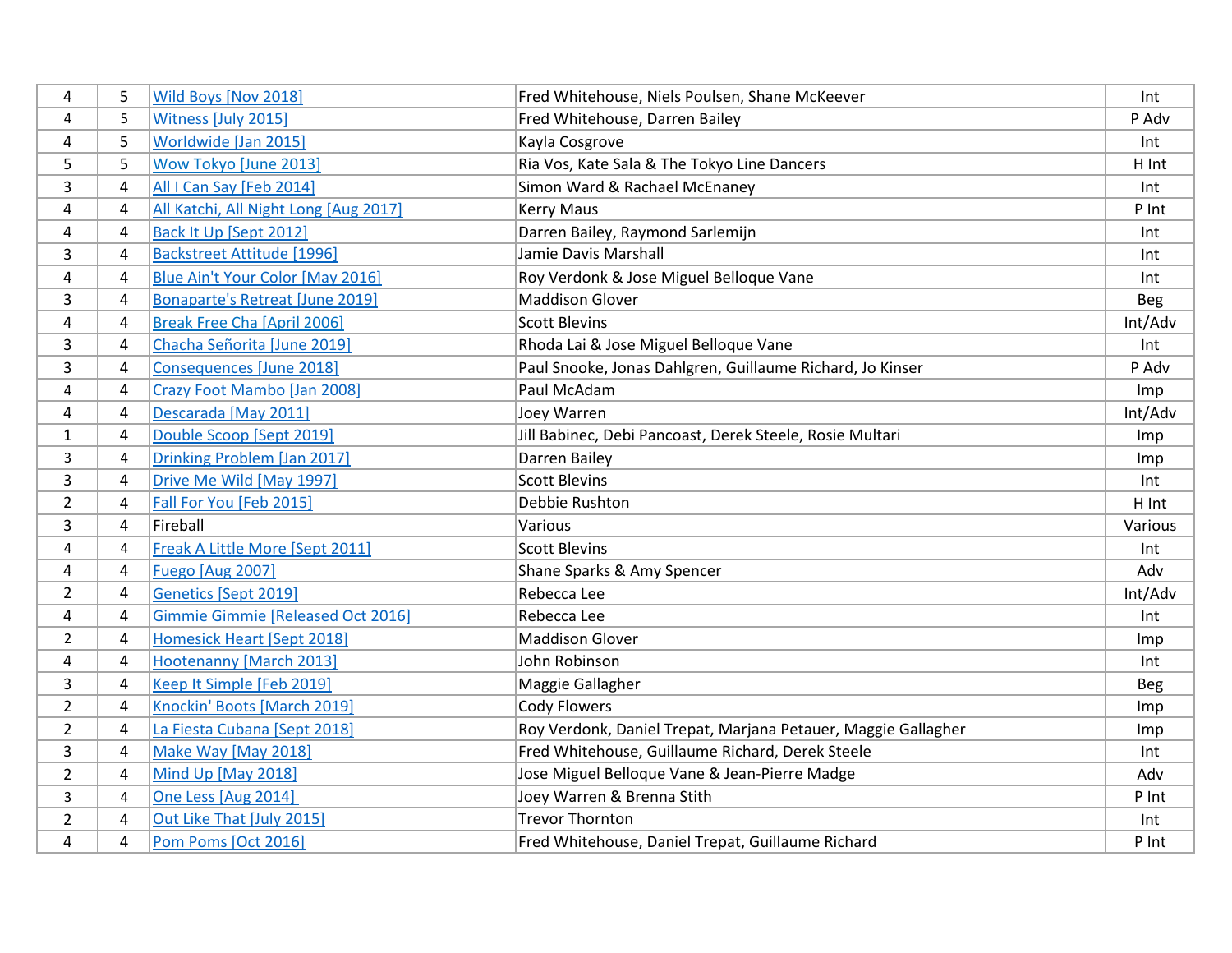| 4              | $\overline{4}$ | Price You Pay [Oct 2018]             | Paul Linda James & David Ian-Blakeley                                    | H Int      |
|----------------|----------------|--------------------------------------|--------------------------------------------------------------------------|------------|
| 3              | 4              | Ready Aim Bang [Sept 2019]           | Scott Blevins & Kerry Maus                                               | Adv        |
| $\overline{2}$ | $\overline{4}$ | Roll With Me [June 2019]             | José MB Vane, Jean-Pierre Madge, Tim Johnson, Rebecca Lee, Daniel Trepat | P Int      |
| 4              | $\overline{a}$ | Satisfied [Jan 2019]                 | Amy Glass Bailey                                                         | Int        |
| 4              | $\overline{4}$ | Shape Of You [Jan 2017]              | Roy Hadisubroto & Fiona Murray                                           | Int        |
| 4              | $\overline{4}$ | Smooth Criminal [Feb 2001]           | Barry Porter & Paul Hulatt                                               | Int        |
| $\overline{a}$ | $\overline{4}$ | Sound Of Silence [Sept 2016]         | <b>Guyton Mundy</b>                                                      | Adv        |
| 3              | 4              | <b>Street Soul [Oct 2004]</b>        | Masters In Line                                                          | Int        |
| 4              | 4              | T.G.I.F. [Oct 2004]                  | Jo Thompson & Michele Perron                                             | Int/Adv    |
| 3              | 4              | The Boogie [April 2017]              | Fred Whitehouse & Shane McKeever                                         | Int/Adv    |
| 3              | 4              | Thumbs Up [Feb 2017]                 | Scott Blevins & Amy Glass                                                | P Int      |
| $\overline{3}$ | 4              | Turn Me Loose [Feb 2008]             | Simon Ward                                                               | Int.       |
| 3              | 4              | We'll Stay Young [Dec 2017]          | Shane McKeever, Guillaume Richard, Gary O'Reilly                         | Int        |
| 3              | 4              | <b>Whatever Happens [April 2003]</b> | Liz Bogan & Ron Kline                                                    | Int        |
| $\overline{2}$ | $\overline{4}$ | Work Done [Sept 2019]                | Rhoda Lai, Jose Miguel Belloque Vane, Jonno Liberman                     | Int        |
| 3              | $\overline{4}$ | You Are The Reason [Dec 2017]        | Neville Fitzgerald & Julie Harris                                        | Adv        |
| 3              | 3              | A Lover's Trak [Jan 2018]            | Fiona Murray & Roy Hadisubroto                                           | H Int      |
| $\mathbf{1}$   | 3              | <b>Acoustic Love [Feb 2018]</b>      | Fred Whitehouse                                                          | Int        |
| 3              | 3              | Americano [Jan 2010]                 | Maddison Glover & Simon Ward                                             | P H Int    |
| 3              | 3              | Apple Juice [May 2019]               | Scott Blevins & Paul Linda James                                         | Int        |
| 3              | $\overline{3}$ | <b>Beautiful Flames [May 2018]</b>   | Gary O'Reilly & Maggie Gallagher                                         | Adv        |
| $\overline{2}$ | 3              | Behind the Glass [Feb 2012]          | Debbie McLaughlin Rushton                                                | H Int      |
| 3              | 3              | Better When I'm Dancin' [Oct 2015]   | Julia Wetzel                                                             | Int        |
| 3              | 3              | <b>Booze Cruise [June 2013]</b>      | Donna Manning                                                            | L Int      |
| 3              | 3              | Bound To You [June 2012]             | Maria Maag                                                               | Int/Adv    |
| 3              | 3              | Cake By The Ocean [Jan 2016]         | <b>Scott Blevins</b>                                                     | P H Int    |
| $\overline{2}$ | 3              | Calm Down Buddies [March 2019]       | Rebecca Lee, Jose Miguel Belloque Vane, Roy Verdonk, JP Madge            | Int.       |
| $\overline{2}$ | 3              | <b>Colors [Oct 2018]</b>             | Roy Hadisubroto & Fiona Murray                                           | P Int/Adv  |
| $\overline{2}$ | 3              | Damn! [July 2018]                    | <b>Rob Fowler</b>                                                        | <b>Imp</b> |
| $\mathbf{1}$   | 3              | Dance Monkey [Aug 2019]              | Alison Johnstone                                                         | <b>Beg</b> |
| 3              | 3              | Dem Jeans [Nov 2012]                 | Georgia Griffin                                                          | Int        |
| $\overline{2}$ | 3              | Die A Happy Man [Feb 2016]           | Rachael McEnaney-White & Joey Warren                                     | Int        |
| $\mathbf{1}$   | 3              | Do What I Do [Nov 2019]              | Scott Blevins & Fred Whitehouse                                          | Int/Adv    |
| $\overline{2}$ | 3              | <b>Dunk It [Nov 2017]</b>            | Dee Musk, Kate Sala, Niels Poulsen                                       | P Int/Adv  |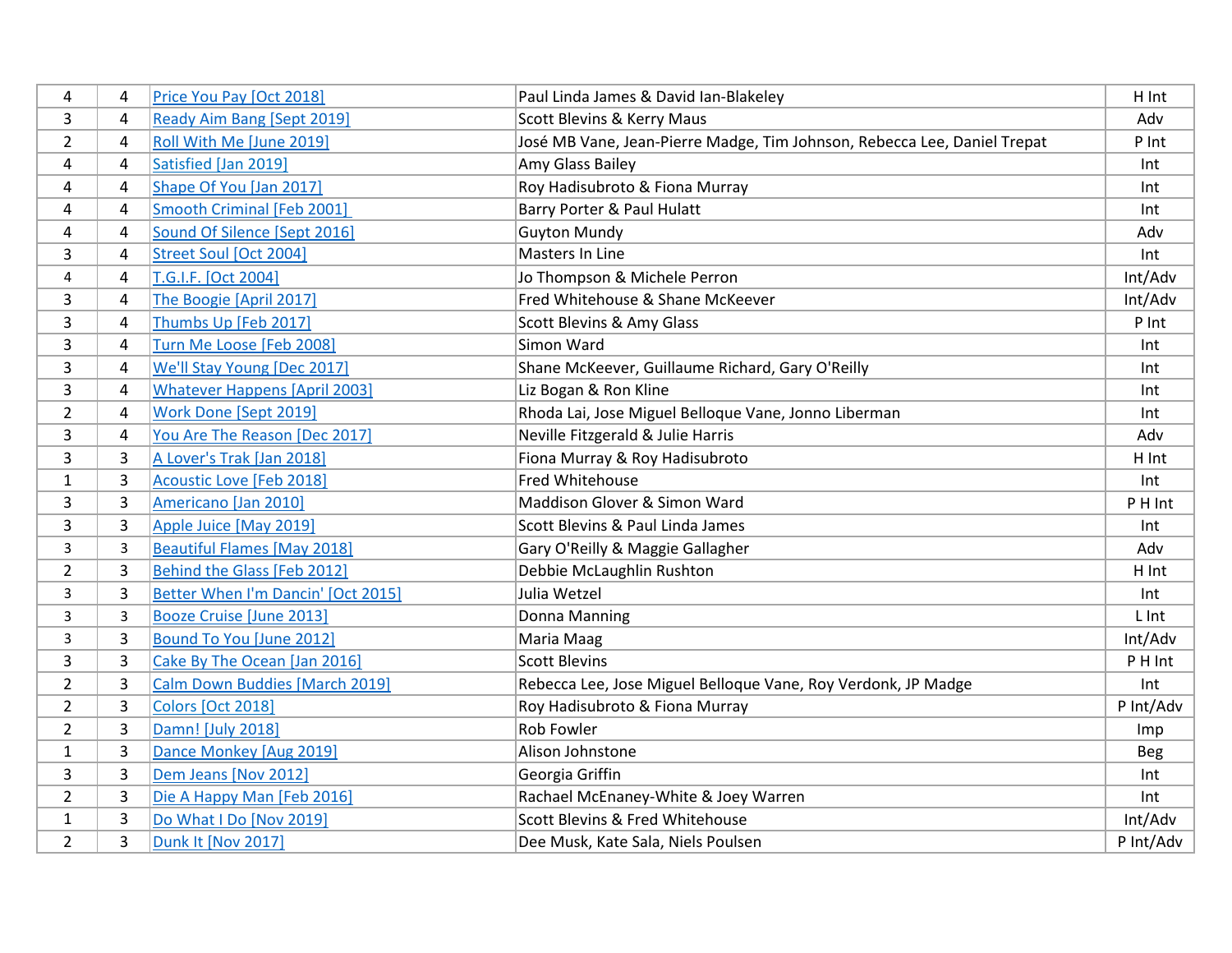| $\overline{2}$ | 3              | Evergreen [Dec 2003]                              | Karen Hunn                                                                 | Int           |
|----------------|----------------|---------------------------------------------------|----------------------------------------------------------------------------|---------------|
| 3              | 3              | Fault Line [Feb 2014]                             | Joey Warren                                                                | Int           |
| 3              | 3              | Filthy [May 2018]                                 | Joey Warren                                                                | P Adv         |
| 3              | 3              | Fragile [June 2016]                               | Guyton Mundy, Fred Whitehouse, J.P. Madge                                  | Adv           |
| $\overline{2}$ | 3              | Good Time [May 2008]                              | Aggie Marler                                                               | E Int         |
| $\overline{2}$ | 3              | Graffiti Baby [Dec 2018]                          | Julie Snailham                                                             | <b>Beg</b>    |
| $\overline{2}$ | 3              | Heartbeat [Nov 2016]                              | Miguel Menendez & Daniel Trepat                                            | <b>Nov-16</b> |
| 3              | 3              | Helium [Feb 2017]                                 | <b>Will Craig</b>                                                          | Int           |
| 3              | 3              | Hourglass [Nov 2018]                              | Maggie Gallagher & Gary O'Reilly                                           | Int           |
| $\mathbf{1}$   | $\overline{3}$ | Believe [July 2018] *split with True Inspiration* | Caroline Cooper & Julie Snailham                                           | Imp/Int       |
| $\overline{2}$ | 3              | Can Do Hard Things [Aug 2019]                     | Rachael McEnaney-White                                                     | Int/Adv       |
| $\overline{2}$ | $\overline{3}$ | I Wanna (Dance) [Oct 2012]                        | Gerard Murphy, Michael Barr & Frank Trace                                  | Int           |
| $\overline{2}$ | 3              | I'm No Latino [Nov 2018]                          | John Robinson                                                              | Int           |
| $\overline{2}$ | 3              | Just A Two Steppin' [July 2017]                   | Jo Thompson Szymanski & Norman Gifford                                     | <b>Beg</b>    |
| $\overline{2}$ | 3              | <b>Just Dance Dance Dance</b>                     | Various                                                                    | Various       |
| $\overline{2}$ | 3              | Just Feel Like Dancing [May 2016]                 | Jonno Liberman                                                             | P Int         |
| 3              | 3              | Keep It Groovin' [Oct 2016]                       | Scott Blevins & Jo Thompson Szymanski                                      | H Int         |
| 3              | 3              | Legends Tonight [Aug 2019]                        | Mark Furnell, Chris Godden, Matt Lewis, Ray Jones                          | P Int         |
| $\overline{2}$ | 3              | Let It Bay - Be [March 2011]                      | <b>Tina Argyle</b>                                                         | <b>Beg</b>    |
| 3              | 3              | Let Me Love You [March 2002]                      | Masters In Line (Rachael McEnaney, Rob Fowler, Paul McAdam, Pedro Machado) | Int/Adv       |
| $\overline{2}$ | 3              | Level Up [Nov 2018]                               | Rebecca Lee                                                                | P Int/Adv     |
| 3              | 3              | Levels [Sept 2015]                                | <b>Will Craig</b>                                                          | Int           |
| $\overline{2}$ | 3              | Lil Mama [Feb 2018]                               | Scott Blevins & Jo T Szymanski                                             | E Int         |
| $\overline{2}$ | 3              | Little Red Book [July 2008]                       | Dee Musk                                                                   | <b>Beg</b>    |
| $\overline{2}$ | $\overline{3}$ | Little Red Corvette [Oct 2009]                    | <b>Rob Glover</b>                                                          | Int.          |
| $\mathbf{1}$   | $\overline{3}$ | Little Sucker [April 2019]                        | Kerry Maus & Jonno Liberman                                                | <b>Beg</b>    |
| $\mathbf{1}$   | $\overline{3}$ | M.I.B. (Men In Black) [Date Choreographed?]       | James O. Kellerman                                                         | N/A           |
| $\overline{2}$ | 3              | Make You Mine [Oct 2018]                          | Darren Bailey                                                              | L Int         |
| $\overline{2}$ | $\overline{3}$ | Moves Like Jagger [Aug 2011]                      | <b>Bracken Ellis</b>                                                       | Int           |
| $\mathbf{1}$   | 3              | Mucara Walk [Feb 2006]                            | John Steele                                                                | Beg/Int       |
| 3              | 3              | <b>Natural Selection [June 2004]</b>              | <b>Guyton Mundy</b>                                                        | Adv           |
| 3              | 3              | Never Been To Spain [Aug 2015]                    | Jo Thompson Szymanski                                                      | Int/Adv       |
| $\overline{2}$ | 3              | No Strings Attached [Nov 2018]                    | Simon Ward, Maddison Glover, Niels Poulsen                                 | Int           |
| $\overline{2}$ | $\overline{3}$ | Nothing To Hide [Aug 2019]                        | Simon Ward                                                                 | Int           |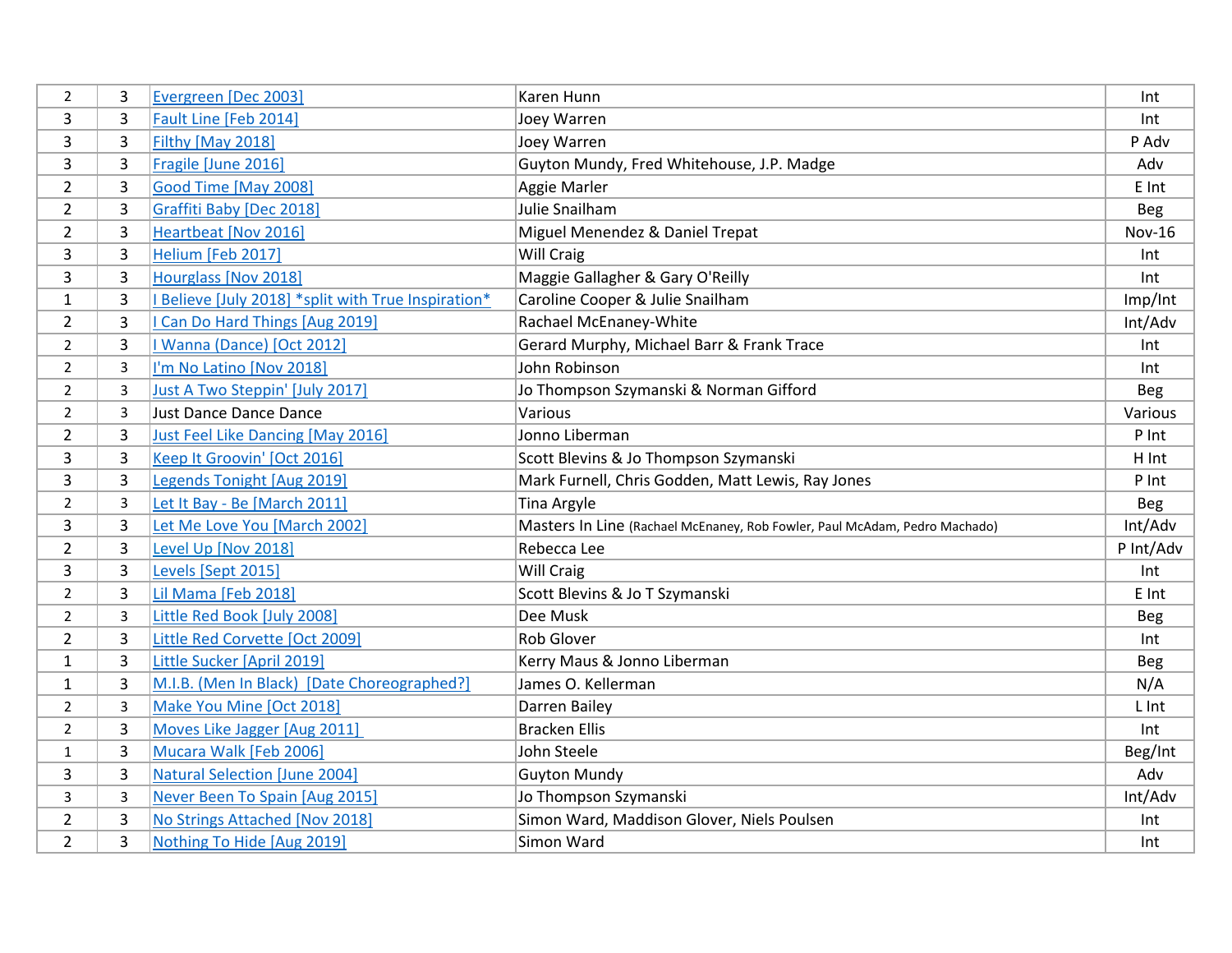| 1              | 3              | <b>Novocaine Kiss [April 2019]</b>   | Rob Fowler, Darren Bailey & Kate Sala                                        | Adv       |
|----------------|----------------|--------------------------------------|------------------------------------------------------------------------------|-----------|
| 3              | 3              | Now Or Never [Sept 1999]             | Kathy Hunyadi                                                                | Int       |
| $\mathbf{1}$   | 3              | Oh Ruby [Jan 2010]                   | Debbie McLaughlin Rushton                                                    | P Int/Adv |
| $\overline{2}$ | 3              | <b>Outta Control [Dec 2012]</b>      | Simon Ward                                                                   | Adv       |
| 3              | 3              | Part-Time Girlfriend [Oct 2017]      | Scott Blevins, Joey Warren & Guyton Mundy                                    | Int       |
| $\overline{2}$ | $\overline{3}$ | Rain Against My Window [May 2009]    | <b>Michael Barr</b>                                                          | Int       |
| $\mathbf{1}$   | 3              | Reason To Stay [Jan 2019]            | Darren Bailey                                                                | Imp/Int   |
| 3              | 3              | Rhythm Inside [April 2017]           | Darren Bailey                                                                | Int       |
| $\overline{2}$ | 3              | Rita's Waltz [Sept 2014]             | Jo & Rita Thompson                                                           | N/A       |
| $\overline{2}$ | 3              | Rocketman [2019]                     | Guillaume Richard                                                            | Int       |
| 3              | 3              | Running [June 2015]                  | Will Craig                                                                   | Int       |
| $\overline{2}$ | 3              | Shake That [June 2016]               | <b>Maddison Glover</b>                                                       | P Int     |
| $\overline{2}$ | 3              | Silent Storm [Nov 2018]              | Jose Miguel Belloque Vane, Jean-Pierre Madge, Roy Verdonk                    | P Int     |
| 3              | 3              | Skip The Line [April 2015]           | Kate Sala                                                                    | Imp       |
| $\mathbf{1}$   | 3              | Smoke In Her Eyes [March 2019]       | John Robinson                                                                | Imp       |
| 3              | 3              | <b>Somebody Wants You [May 2017]</b> | Daniel Trepat, Niels Poulsen, Neville & Julie, Roy Hadisubroto, Fiona Murray | H Int     |
| 3              | 3              | Something That You Want [March 2019] | Amy Glass & Darren Bailey                                                    | Int       |
| 3              | 3              | Soul Food [April 2011]               | Lorenzo GoLo Evans                                                           | N/A       |
| $\overline{2}$ | 3              | Spiderweb [Nov 2015]                 | <b>Brenna Stith</b>                                                          | Int       |
| 3              | 3              | <b>Spinning Rooms [Sept 2018]</b>    | Debbie Rushton & Joey Warren                                                 | Adv       |
| 3              | 3              | Straight To The Castle [April 2017]  | Joey Warren                                                                  | P Adv     |
| $\overline{2}$ | 3              | Suffer                               | Choreographer? (played at The Line Dance Marathon & Xperience)               | Level?    |
| $\overline{2}$ | 3              | <b>Sushi [May 2019]</b>              | Rebecca Lee                                                                  | Int       |
| $\overline{2}$ | 3              | The Bomp [May 2015]                  | Kim Ray                                                                      | Imp       |
| 3              | 3              | The Ghost Of You [March 2017]        | Roy Verdonk & Sebastiaan Holtland                                            | Int       |
| 3              | 3              | The Shape Of You [Jan 2017]          | Trevor Thornton & Brandon Swift                                              | Int       |
| $\overline{2}$ | 3              | <b>Thousand Times [July 2019]</b>    | <b>Niels Poulsen</b>                                                         | Int       |
| $\overline{2}$ | 3              | Tuesday Blues [Sept 2015]            | Simon Ward                                                                   | H Int     |
| $\overline{3}$ | 3              | <b>Tush Push [1977]</b>              | Jim Ferrazzano & Kenneth Engel                                               | Beg/Int   |
| $\mathbf{1}$   | 3              | Unforgettable [Oct 2019]             | Darren Bailey                                                                | Int       |
| $\overline{2}$ | 3              | Wanna Know [Aug 2019]                | Niels Poulsen                                                                | H Int     |
| $\overline{2}$ | 3              | When You Walk In [2019]              | Joey Warren & Brenna Stith                                                   | H Int/Adv |
| 3              | $\overline{3}$ | <b>Work From Home [April 2016]</b>   | Guyton Mundy, Roy Hadisubroto, Fred Whitehouse                               | P Adv     |
| 3              | 3              | Worth It [May 2015]                  | Linda McCormack & Maddison Glover                                            | P Adv     |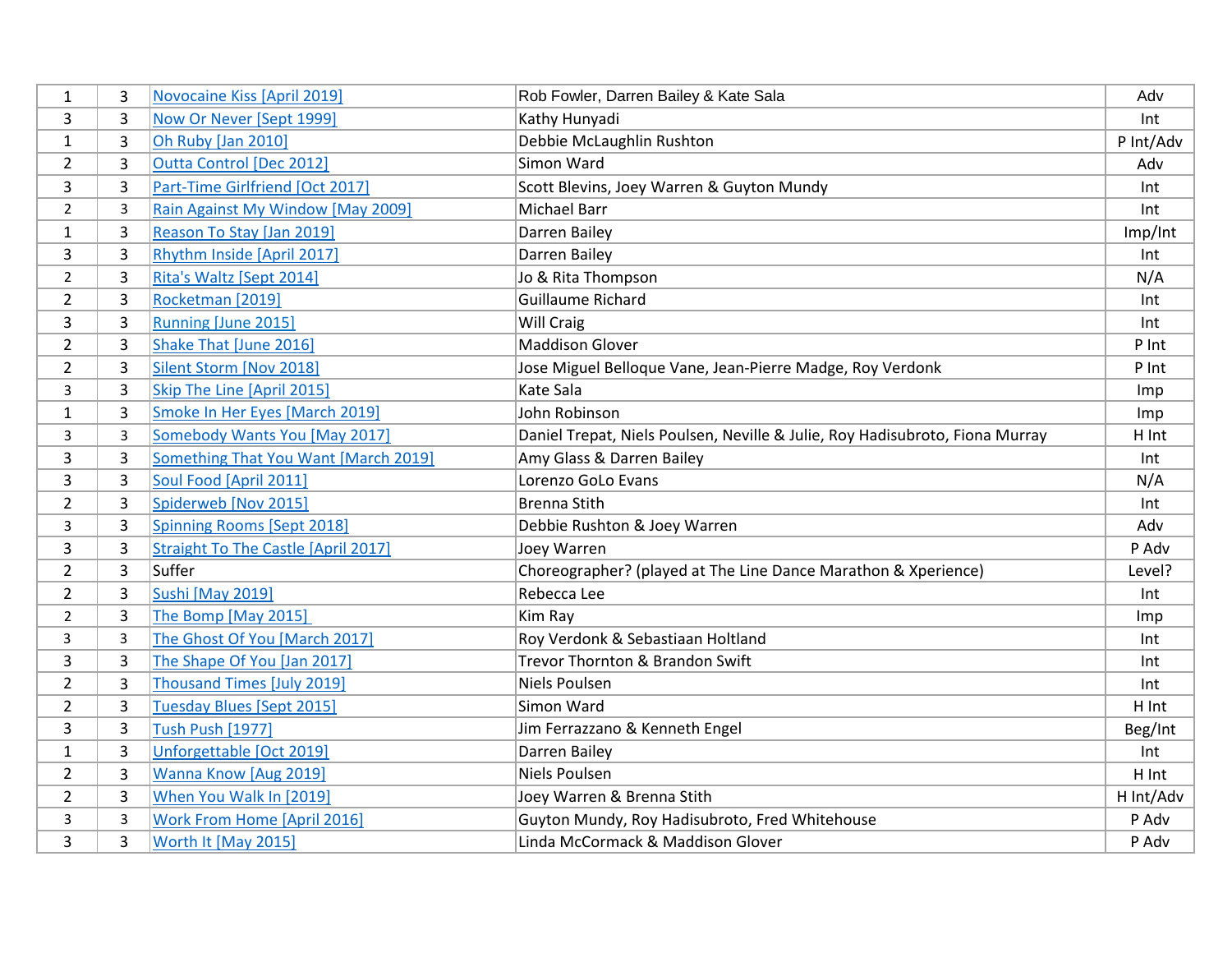| $\overline{2}$ | 3              | Yeeee Haaaa [Nov 2003]                               | Simon Ward                                                  | Beg/Int    |
|----------------|----------------|------------------------------------------------------|-------------------------------------------------------------|------------|
| $\overline{2}$ | $\overline{2}$ | 3 To Tango [Aug 2019]                                | Jose Miguel Belloque Vane, Roy Verdonk, Raymond Sarlemijn   | Int        |
| $\overline{2}$ | $\overline{2}$ | A Lesson In Love [April 2016]                        | Dee Musk & Simon Ward                                       | Adv        |
| $\mathbf{1}$   | $\overline{2}$ | A Love Worth Waiting 4 [June 2011]                   | Norman Gifford                                              | Imp        |
| $\mathbf{1}$   | $\overline{2}$ | Adalaida [Oct 2019]                                  | Gary O'Reilly                                               | Imp        |
| $\overline{2}$ | $\overline{2}$ | Ah Si [Aug 2006]                                     | <b>Rita Masur</b>                                           | U Beg      |
| $\overline{2}$ | $\overline{2}$ | All I Am Is You [Aug 2018]                           | Julia Wetzel                                                | Beg/Imp    |
| $\mathbf{1}$   | $\overline{2}$ | <b>All Snap Freak</b>                                | Sean Dennis and Ejaya Johnson                               | Int        |
| $\overline{2}$ | 2              | All The King's Horses [Dec 2017]                     | Peter Metelnick & Alison Biggs                              | Int        |
| $\overline{2}$ | $\overline{2}$ | <b>Amarillo by Morning [March 2017]</b>              | Ira Weisburd                                                | H Beg      |
| $\overline{2}$ | $\overline{2}$ | Baby Madda [May 2019]                                | Shane McKeever                                              | Int        |
| $\overline{2}$ | $\overline{2}$ | <b>Back In Time [April 2012]</b>                     | <b>Guyton Mundy &amp; Rachael McEnaney</b>                  | Int/Adv    |
| $\overline{2}$ | $\overline{2}$ | Badda Boom Badda Bang [April 2005]                   | Karen Hunn                                                  | Beg/Int    |
| $\mathbf{1}$   | 2              | Big Mouth [Jan 2019]                                 | Amy Glass Bailey                                            | Imp        |
| 1              | $\overline{2}$ | Body Good [June 2019]                                | Philip Sobrielo & Rebecca Lee                               | Int        |
| $\mathbf{1}$   | $\overline{2}$ | Both [Sept 2019]                                     | Dave Morgan & Jenny Stevenson                               | Int        |
| $\mathbf{1}$   | $\overline{2}$ | <b>Brazilian Soul [Nov 2018]</b>                     | Michael Barr & Michele Burton                               | H Beg      |
| $\overline{2}$ | $\overline{2}$ | <b>Broken Stones [Aug 2009]</b>                      | Dee Musk                                                    | <b>Beg</b> |
| $\mathbf{1}$   | $\overline{2}$ | Bubbly [Jan 2017]                                    | <b>Dustin Betts</b>                                         | L Int      |
| $\overline{2}$ | 2              | Can't Walk Away [April 2017]                         | Megan Barsuglia & Christopher Gonzalez                      | Imp/Int    |
| 1              | $\overline{2}$ | Cassanova Cowboy [Oct 2009]                          | Rob Fowler                                                  | Imp        |
| $\mathbf{1}$   | 2              | Choose Joy [Oct 2019]                                | Rachael McEnaney-White                                      | Int        |
| $\overline{2}$ | $\overline{2}$ | Corazon Diamante (Diamond Heart) [April 2016]        | Roy Verdonk, Maggie Gallagher, Gary O'Reilly                | Int        |
| $\overline{2}$ | $\overline{2}$ | Cowboy Rhythm [Feb 2007]                             | Jo Thompson                                                 | Beg/Int    |
| $\overline{2}$ | 2              | Cowboy Up [March 1999]                               | Shannon Finnegan                                            | Int/Adv    |
| $\overline{2}$ | 2              | <b>Cry To Me [Oct 2006]</b>                          | Paul McAdam                                                 | Beg/Int    |
| $\overline{2}$ | $\overline{2}$ | D.H.S.S. (Delicious, Hot, Strong & Sweet) [Dec 2003] | Gaye Teather                                                | Beg        |
| $\mathbf{1}$   | $\overline{2}$ | Danny's Song [Date Choreographed?]                   | <b>Maddison Glover</b>                                      | Level?     |
| $\mathbf{1}$   | $\overline{2}$ | Dark Side [March 2012]                               | Junior Willis, Steve Lescarbeau, Amy Christian              | Int        |
| 1              | $\overline{2}$ | Dig Your Heels [Oct 2016]                            | <b>Maddison Glover</b>                                      | P Int      |
| $\overline{2}$ | $\overline{2}$ | Dirty Work [Aug 2015]                                | <b>Scott Blevins</b>                                        | Int        |
| $\overline{2}$ | $\overline{2}$ | Do Your Thing [Oct 2002]                             | Barry & Dari Amato, Max Perry & Kathy Hunyadi               | Int        |
| $\mathbf{1}$   | $\overline{2}$ | Doctor Doctor [March 2004]                           | Masters In Line                                             | Int        |
| 1              | $\overline{2}$ | Don't Make Me Suffer [Aug 2015]                      | Jose Miguel Belloque Vane, Sebastiaan Holtland, Roy Verdonk | Adv        |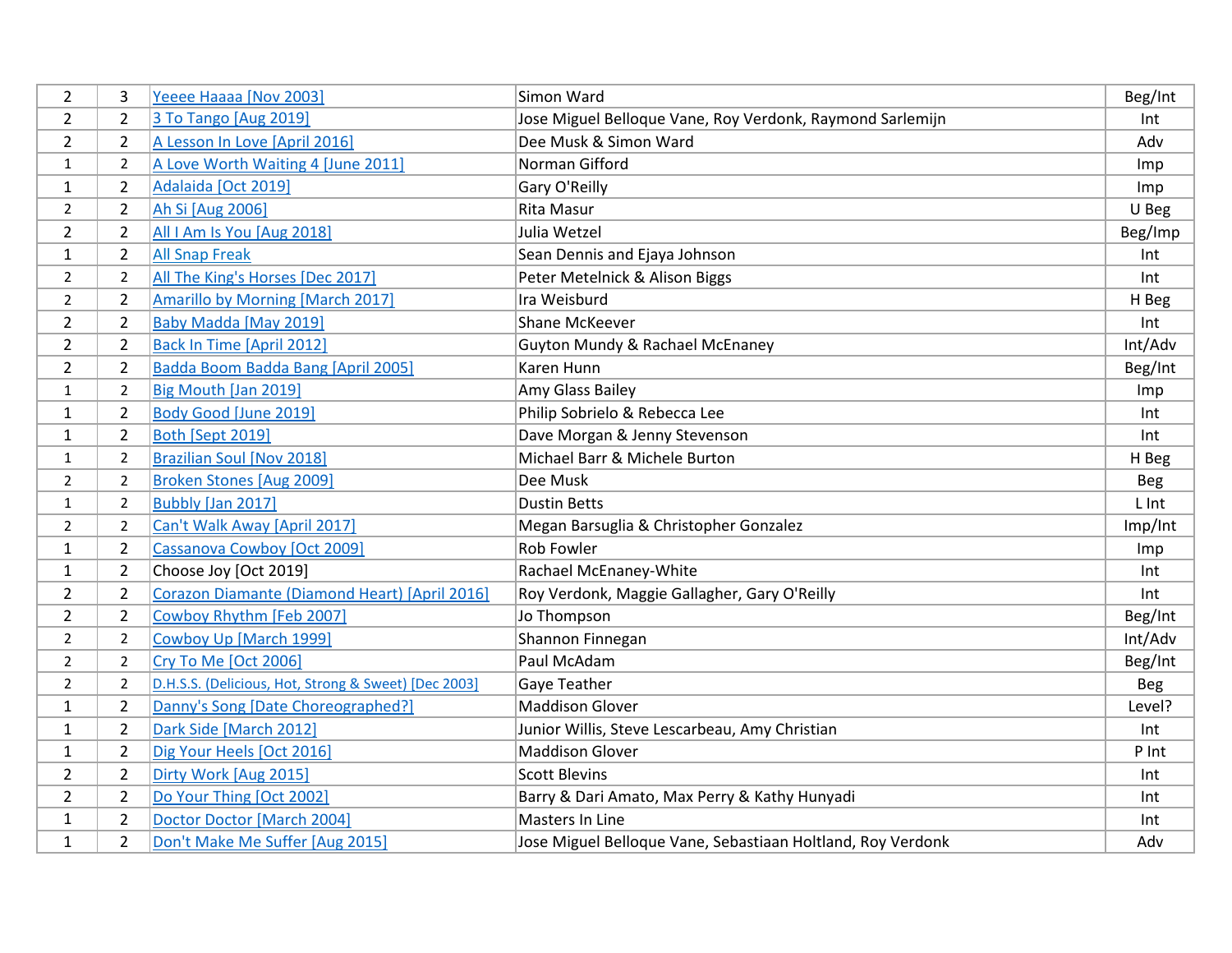| 2              | 2              | Don't Think About You [Feb 2019]      | <b>Niels Poulsen</b>                                           | P Int/Adv  |
|----------------|----------------|---------------------------------------|----------------------------------------------------------------|------------|
| $\mathbf{1}$   | 2              | Down the Road Apiece [Oct 2018]       | <b>Frank Trace</b>                                             | Beg        |
| $\overline{2}$ | $\overline{2}$ | Dream It Possible [June 2019]         | Rhoda Lai                                                      | Int/Adv    |
| $\mathbf{1}$   | $\overline{2}$ | <b>Drive [Feb 2003]</b>               | <b>Bryan McWherter</b>                                         | Int        |
| $\overline{2}$ | $\overline{2}$ | <b>Everything I Have [March 2019]</b> | Gary O'Reilly & Maggie Gallagher                               | Int        |
| $\mathbf{1}$   | $\overline{2}$ | Faithful Soul [Oct 2019]              | Gary O'Reilly & Maggie Gallagher                               | Int        |
| $\mathbf{1}$   | $\overline{2}$ | Feet Don't Fail Me Now [April 1999]   | Peter Metelnick                                                | Int        |
| $\mathbf{1}$   | 2              | Fly Like A Bird [May 1998]            | <b>Hedy McAdams</b>                                            | Int        |
| $\mathbf{1}$   | 2              | Foolish With You [Oct 2019]           | <b>Kerry Maus</b>                                              | H Beg      |
| $\overline{2}$ | $\overline{2}$ | Free Fallin' [Aug 2011]               | Rachael McEnaney, Deborah Szekely, Brennar Goree               | Adv        |
| $\overline{2}$ | $\overline{2}$ | From The Ground Up [March 2016]       | Rachael McEnaney-White & Rob Fowler                            | Adv        |
| $\mathbf{1}$   | 2              | Funk U Up [Noiv 2014]                 | Junior Willis, Brandon Zahorsky, Scott Schrank, Sandy Rohrback | H Int      |
| $\mathbf{1}$   | $\overline{2}$ | Get My Soul Back [May 2019]           | <b>Brenna Stith</b>                                            | Int        |
| $\overline{2}$ | $\overline{2}$ | Get Out The Kitchen [June 2016]       | Joey Warren                                                    | P Adv      |
| $\overline{2}$ | $\overline{2}$ | Get Ugly [June 2015]                  | Jonno Liberman                                                 | Int        |
| $\mathbf{1}$   | $\overline{2}$ | Gin & Tonic [Jan 2014]                | Kate Sala & Robbie McGowan Hickie                              | <b>Beg</b> |
| $\mathbf{1}$   | $\overline{2}$ | Go Greased Lightning [Aug 2006]       | Michele Burton                                                 | Int        |
| $\overline{2}$ | $\overline{2}$ | Goin' Hamm [Aug 2014]                 | <b>Trevor Thornton</b>                                         | Imp        |
| $\overline{2}$ | $\overline{2}$ | <b>Got To Be Funky [May 1998]</b>     | Dawn Beecham                                                   | Int        |
| $\overline{2}$ | $\overline{2}$ | Grow [June 2018]                      | Shane McKeever & Kerry Maus                                    | Int        |
| 1              | $\overline{2}$ | Habibi [March 2019]                   | Gary O'Reilly                                                  | H Imp      |
| $\mathbf{1}$   | $\overline{2}$ | Half Past Tipsy [Oct 2019]            | Rachael McEnaney-White & Maddison Glover                       | Imp        |
| $\overline{2}$ | $\overline{2}$ | Happier [Jan 2019]                    | Rhoda Lai, Rebecca Lee, Philip Sobrielo, Tomohiro Lizuka       | H Int      |
| $\mathbf{1}$   | $\overline{2}$ | Head Over Boots [Nov 2015]            | <b>Gail Smith</b>                                              | H Beg      |
| 1              | $\overline{2}$ | Hey Now [Sept 2017]                   | Gary O'Reilly                                                  | Int        |
| 1              | $\overline{2}$ | Hey Soul Sister [Jan 2010]            | Ruben Luna & Bracken Ellis                                     | Int        |
| $\mathbf{1}$   | 2              | Hide The Wine [Jan 2018]              | Michele Burton & Michael Barr                                  | E Int      |
| $\mathbf{1}$   | $\overline{2}$ | Honestly [Nov 2019]                   | Rachael McEnaney-White                                         | Int        |
| $\overline{2}$ | $\overline{2}$ | Hot Tamales [Dec 1998]                | <b>Neil Hale</b>                                               | Int        |
| $\mathbf{1}$   | $\overline{2}$ | Hotel Room [April 2019]               | Daniel Trepat, Jose Miguel Belloque Vane Sebastiaan Holtland   | Int        |
| $\overline{2}$ | $\overline{2}$ | <b>I Scream [May 2006]</b>            | <b>Scott Blevins</b>                                           | Int        |
| $\mathbf{1}$   | $\overline{2}$ | I Warned Myself [Oct 2019]            | Rhoda Lai                                                      | Int        |
| $\overline{2}$ | $\overline{2}$ | If I Can't Have You [May 2019]        | Rosie Multari                                                  | Imp        |
| $\overline{2}$ | $\overline{2}$ | I'm So Hot Hot Hot [May 2019]         | Rebecca Lee & Megan Barsuglia                                  | Int        |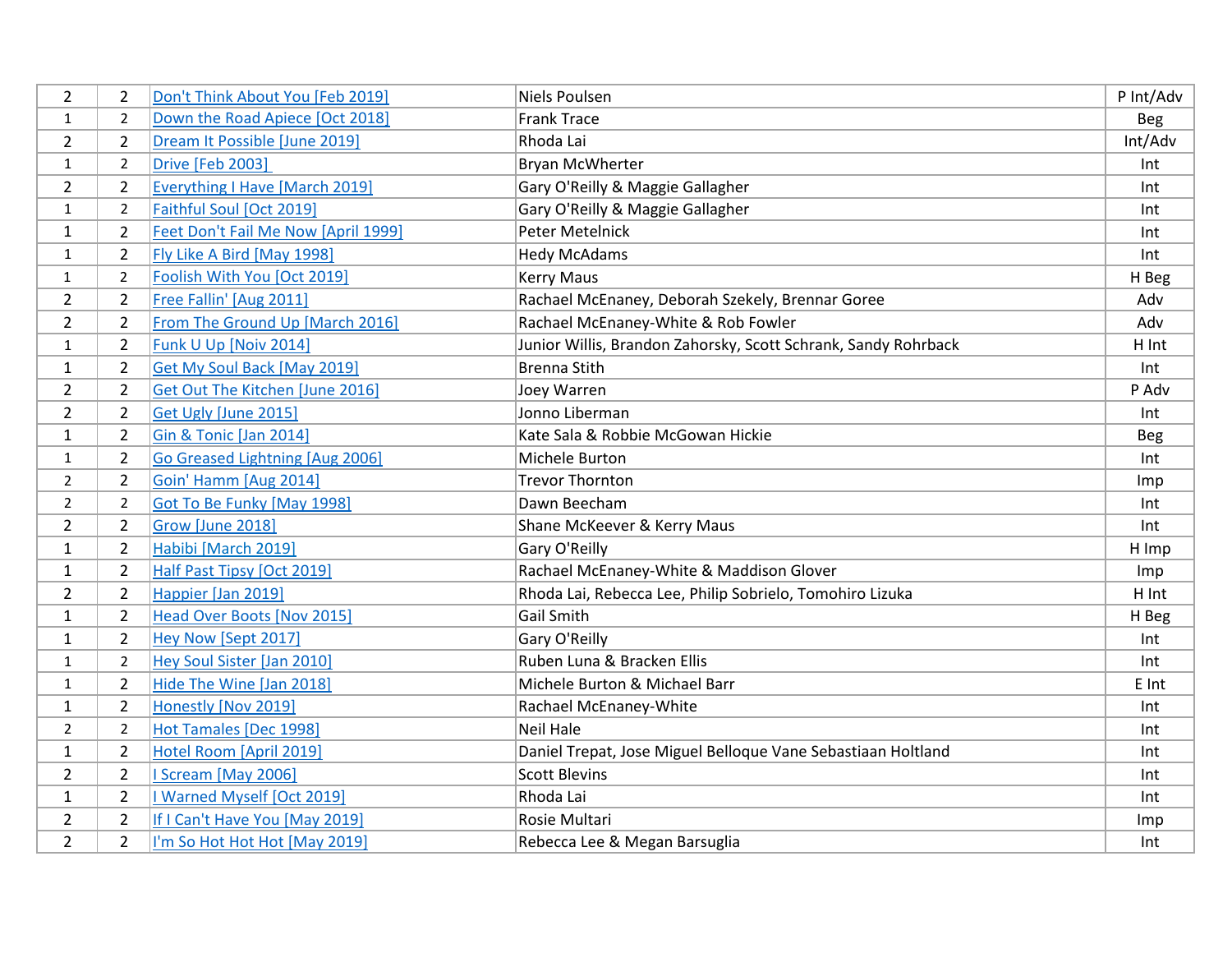| 2              | 2              | Intrigue [Feb 2012]                         | Rob Fowler                                                                  | Int/Adv    |
|----------------|----------------|---------------------------------------------|-----------------------------------------------------------------------------|------------|
| $\mathbf{1}$   | 2              | It's Only Human [Aug 2019]                  | Rhoda Lai                                                                   | Imp        |
| $\overline{2}$ | $\overline{2}$ | Jo 'N Jo Tango [June 2008]                  | Jo Thompson Szymanski & Rita Jo Thompson                                    | Beg/Int    |
| $\mathbf{1}$   | $\overline{2}$ | Just Dance [April 2019]                     | Niels Poulsen & Debbie Rushton                                              | Int/Adv    |
| 1              | $\overline{2}$ | Kick The Dust Up                            | Various                                                                     | Various    |
| $\overline{2}$ | $\overline{2}$ | Lady Luck [May 2011]                        | Niels Poulsen                                                               | Int/Adv    |
| $\mathbf{1}$   | $\overline{2}$ | Left, Right, Left [April 2019]              | Will Craig                                                                  | Int        |
| $\overline{2}$ | $\overline{2}$ | Light A Candle [Aug 2018]                   | Fred Whitehouse & Shane McKeever                                            | P Adv      |
| $\overline{2}$ | $\overline{2}$ | Lights Down Low [Nov 2017]                  | Rebecca Lee & Guyton Mundy                                                  | P Int      |
| $\mathbf{1}$   | $\overline{2}$ | Lonely Cha [Sept 2019]                      | Trevor Thornton & Simon Ward                                                | Int        |
| $\overline{2}$ | $\overline{2}$ | Look Good Again [Jan 2017]                  | Darren Bailey                                                               | Int        |
| $\mathbf{1}$   | $\overline{2}$ | Love Is Loud [Nov 2018]                     | Robbie McGowan Hickie                                                       | Imp        |
| $\overline{2}$ | $\overline{2}$ | Love Repeats [Dec 2011]                     | Michele Burton                                                              | <b>Beg</b> |
| $\overline{2}$ | $\overline{2}$ | Make No Promises [Aug 2018]                 | Jose Miguel Belloque Vane & Jef Camps                                       | Int        |
| $\mathbf{1}$   | 2              | Maku-Dona-Rudo (aka Tokyo Bon) [March 2018] | Cato Larsen                                                                 | Int        |
| $\mathbf{1}$   | $\overline{2}$ | Mambo #5 [1999]                             | Anthony Lee & Pedro Machado                                                 | P Int/Adv  |
| $\overline{2}$ | $\overline{2}$ | Man In The Mirror [Feb 2014]                | Rachael McEnaney & Simon Ward                                               | Adv        |
| $\overline{2}$ | $\overline{2}$ | Mmmm Yeah [April 2014]                      | Rachael McEnaney, Roy Hadisubroto, Joey Warren                              | Adv        |
| $\overline{2}$ | $\overline{2}$ | Nancy Mulligan [March 2017]                 | Maggie Gallagher & Gary O'Reilly                                            | Imp        |
| $\mathbf{1}$   | $\overline{2}$ | Never Be Sorry [Date Choreographed?]        | John Robinson                                                               | Level?     |
| $\mathbf{1}$   | $\overline{2}$ | Night Nurse [June 2012]                     | Dee Musk                                                                    | Int        |
| $\mathbf{1}$   | 2              | No Vacancy [April 2015]                     | <b>Trevor Thornton</b>                                                      | Int        |
| $\overline{2}$ | $\overline{2}$ | Nobody [March 2019]                         | Jessica Devlin                                                              | Int        |
| $\overline{2}$ | $\overline{2}$ | Off My Feet [Jan 2019]                      | Michele Perron & Jo Thompson Szymanski                                      | Int        |
| $\overline{2}$ | $\overline{2}$ | Once Upon A December [Nov 2000]             | Jo Thompson                                                                 | Int/Adv    |
| $\overline{2}$ | $\overline{2}$ | Oops Baby [Dec 2016]                        | Rachael McEnaney & Cody Flowers                                             | Int        |
| $\overline{2}$ | $\overline{2}$ | People Help The People [Aug 2012]           | Roy Hadisubroto, Raymond Sarlemijn, Darren Bailey, Roy Verdonk, Pim Grootel | Int        |
| $\mathbf{1}$   | $\overline{2}$ | Perfect Baby [April 2017]                   | <b>Claire Bell</b>                                                          | Beg/Imp    |
| $\mathbf{1}$   | $\overline{2}$ | Playboys [Aug 2019]                         | Karl-Harry Winson                                                           | Imp        |
| $\overline{2}$ | $\overline{2}$ | Post Code Envy [Sept 2013]                  | Joey Warren                                                                 | P H Int    |
| 1              | $\overline{2}$ | Power Over Me [Jan 2019]                    | Roy Verdonk, Annette Rosendahl Dam, Jef Camps                               | Int        |
| $\overline{2}$ | $\overline{2}$ | Pump It [March 2006]                        | Masters In Line                                                             | Adv        |
| $\mathbf{1}$   | $\overline{2}$ | Regresa [Dec 2009]                          | Ruben Luna                                                                  | Int        |
| $\mathbf{1}$   | $\overline{2}$ | Rock It [June 2019]                         | Julia Wetzel                                                                | Imp        |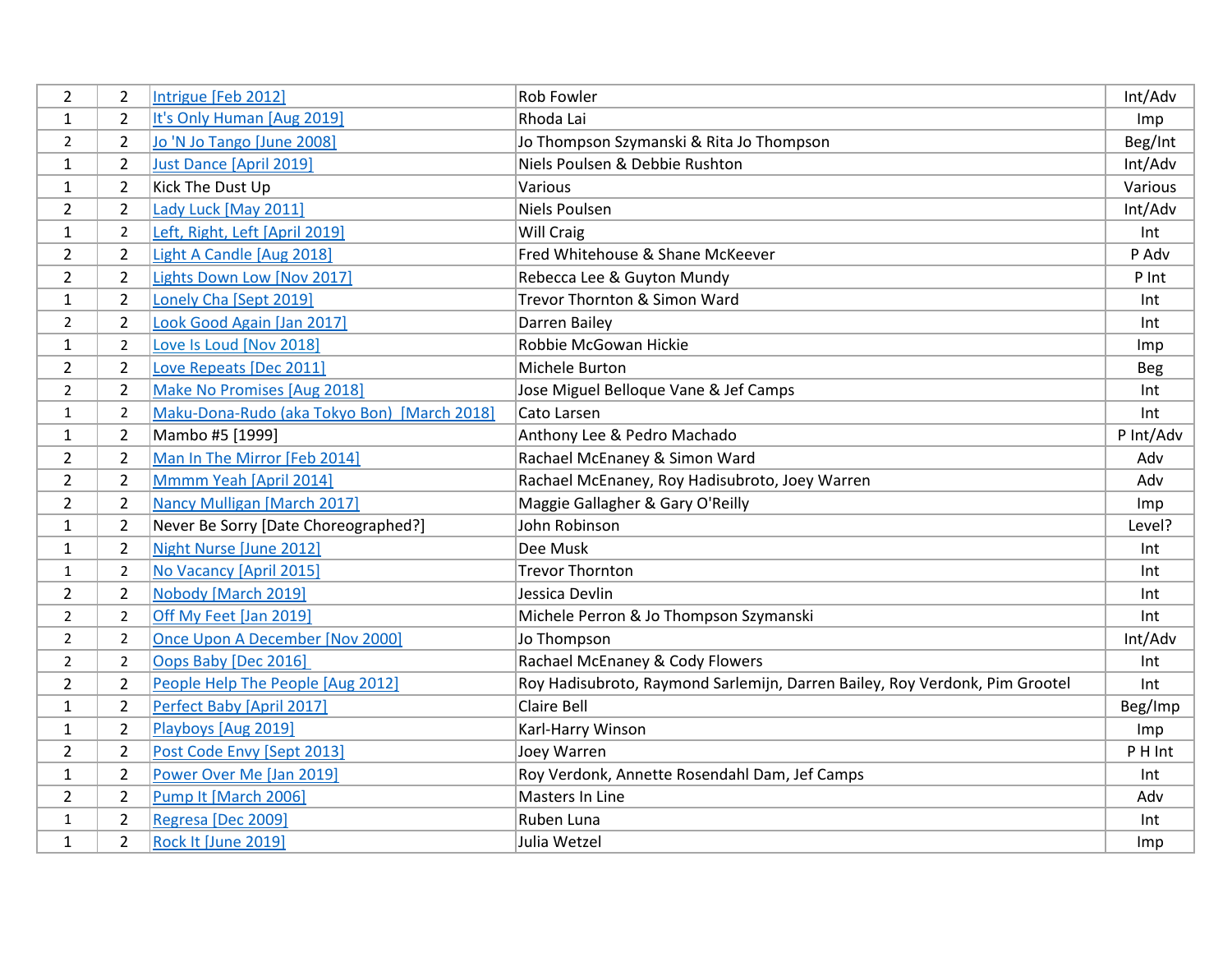| $\overline{2}$ | $\overline{2}$ | Rock This Party [Nov 2016]                 | Simon Ward                                                | Int         |
|----------------|----------------|--------------------------------------------|-----------------------------------------------------------|-------------|
| $\overline{2}$ | $\overline{2}$ | Rocket To The Sun [Jan 2013]               | <b>Maddison Glover</b>                                    | Ab Beg      |
| $\overline{2}$ | $\overline{2}$ | Rockin' The Wagon Wheel [April 2013]       | Jamie Marshall                                            | Beg         |
| $\mathbf{1}$   | $\overline{2}$ | Roses and Violets [Nov 2015]               | Amy Glass                                                 | Int         |
| $\overline{2}$ | $\overline{2}$ | Salsa Perdon [April 2019]                  | Rachael McEnaney-White                                    | Int         |
| 1              | $\overline{2}$ | Say Geronimo [Aug 2014]                    | Ria Vos                                                   | Int         |
| $\mathbf{1}$   | $\overline{2}$ | Senorita (aka Oooh La La La) [June 2019]   | Pat Stott & Julie Carr                                    | Int         |
| $\mathbf{1}$   | $\overline{2}$ | Senorita Bachata [July 2019]               | Esmeralda vd Pol                                          | Imp         |
| $\overline{2}$ | 2              | Senorita Sway [May 1998]                   | Michele Perron                                            | Beg/Int     |
| $\overline{2}$ | 2              | Sexy Beaches [Sept 2017]                   | Fred Whitehouse, Niels Poulsen, Dee Musk, Guyton Mundy    | P Adv       |
| 1              | $\overline{2}$ | Shut Up and Dance [March 2015]             | Alison Biggs & Peter Metelnick                            | Int         |
| $\mathbf{1}$   | $\overline{2}$ | Silver Lining [Aug 2013]                   | Maggie Gallagher                                          | H Imp       |
| $\mathbf{1}$   | $\overline{2}$ | <b>Smoky Mountain Whiskey [May 2018]</b>   | Roy Verdonk & Ivonne Verhagen                             | Int         |
| $\mathbf{1}$   | $\overline{2}$ | Soldier [Sept 2018]                        | Jose miguel Belloque Vane                                 | Imp         |
| $\mathbf{1}$   | $\overline{2}$ | Somebody Like You [Aug 2002]               | Alan Birchall                                             | Int/Adv     |
| $\mathbf{1}$   | $\overline{2}$ | <b>Sticking With You [Jan 2019]</b>        | Michael Barr, Michele Burton, Jo Thompson Szymanski       | P E Int     |
| $\overline{2}$ | $\overline{2}$ | Swamp Thang [Oct 2000]                     | Max Perry                                                 | Beg/Int     |
| $\overline{2}$ | $\overline{2}$ | Syncopated Rhythm [Aug 1999]               | Rob & Michelle Fowler                                     | Int         |
| $\mathbf{1}$   | $\overline{2}$ | Tennessee Whiskey [June 2016]              | Raymond Sarlemijn, Esmeralda van de Pol, Jo & John Kinser | Adv         |
| $\overline{2}$ | 2              | The Smell Of Your Sweet Perfume [May 2008] | Simon Ward                                                | Int/Adv     |
| 1              | $\overline{2}$ | Time To Move On [Nov 2019]                 | Paul Snooke & Lilian Lo                                   | P Int       |
| 1              | $\overline{2}$ | Too Hot For Clothes [Oct 2019]             | Jessica Devlin                                            | Int         |
| $\mathbf{1}$   | $\overline{2}$ | Train Swing [July 2019]                    | <b>Niels Poulsen</b>                                      | <b>Beg</b>  |
| $\mathbf{1}$   | $\overline{2}$ | Troublemaker [Oct 2012]                    | Vikki Morris                                              | Int         |
| $\mathbf{1}$   | $\overline{2}$ | Unmistakable [Aug 2011]                    | Darren Bailey                                             | Imp         |
| $\overline{2}$ | $\overline{2}$ | <b>Uptown Funk</b>                         | Various                                                   | Various     |
| 1              | $\overline{2}$ | Veneno [Oct 2018]                          | Ria Vos                                                   | Imp         |
| $\mathbf{1}$   | $\overline{2}$ | VHS (Very Hot Summer) [June 2019]          | Lynne Martino & Rob Holley                                | Imp         |
| $\overline{2}$ | $\overline{2}$ | Wagon Wheel                                | Various                                                   | Various     |
| $\overline{2}$ | $\overline{2}$ | <b>Wagon Wheel Rock [Aug 2012]</b>         | Yvonne Anderson                                           | $Imp/E$ Int |
| $\overline{2}$ | $\overline{2}$ | Walk Of Shame [June 2016]                  | Simon Ward & Niels Poulsen                                | P Int       |
| $\overline{2}$ | $\overline{2}$ | <b>Wandering Hearts [July 2017]</b>        | Maggie Gallagher & Gary O'Reilly                          | H Imp       |
| $\overline{2}$ | $\overline{2}$ | Watch It Burn [Feb 2012]                   | <b>Will Craig</b>                                         | Int         |
| $\mathbf{1}$   | $\overline{2}$ | What Car [Jan 2019]                        | Ami Carter                                                | Imp         |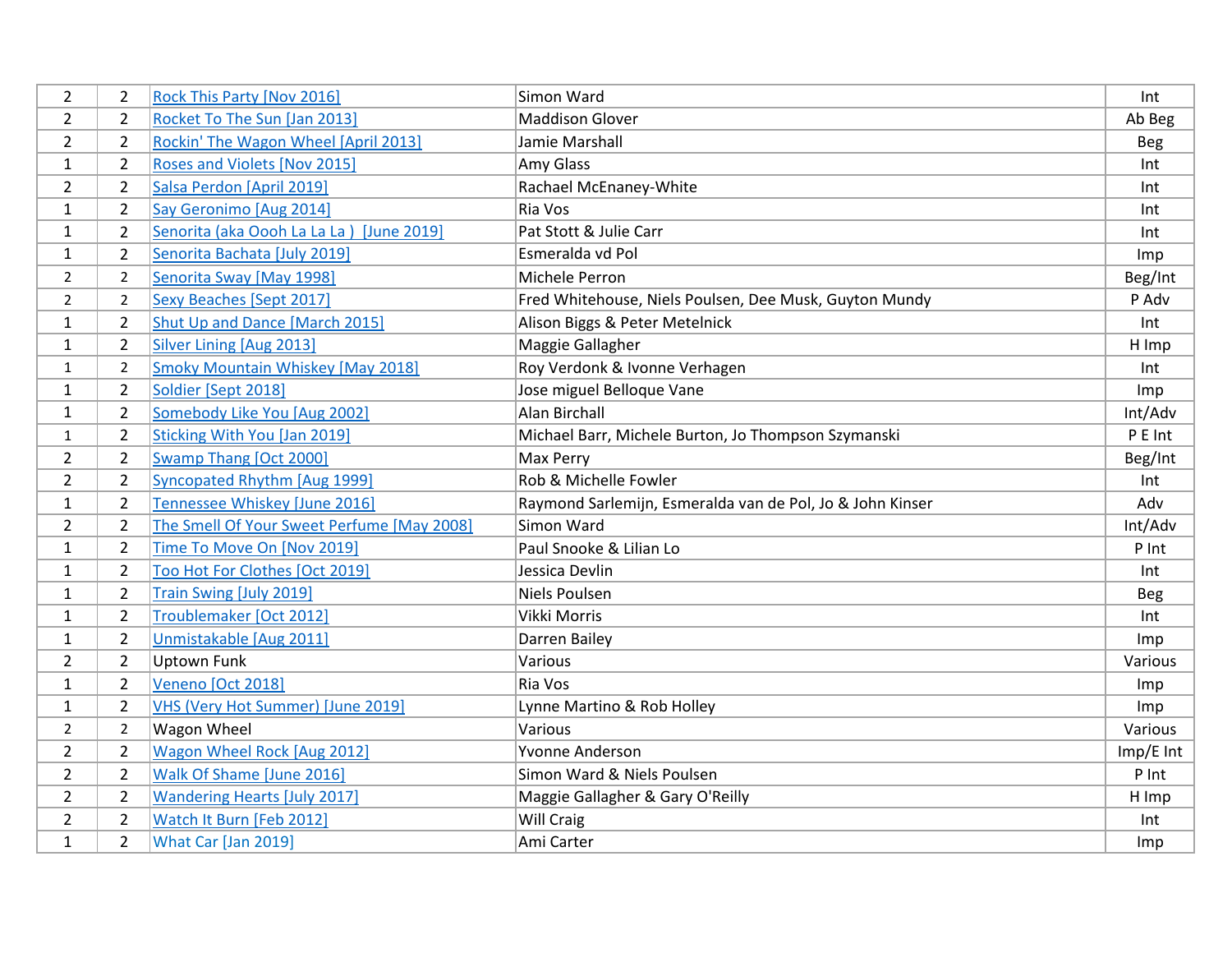| $\overline{2}$ | 2              | <b>What Makes You Country [Jan 2018]</b>  | Rob Holley                                            | <b>Beg</b>    |
|----------------|----------------|-------------------------------------------|-------------------------------------------------------|---------------|
| 1              | $\overline{2}$ | When You Smile [Sept 2019]                | Jose Miguel Belloque Vane & Roy Verdonk               | Ab Beg        |
| $\mathbf{1}$   | $\overline{2}$ | Where I Stood [June 2018]                 | Jason Takahashi                                       | Int           |
| $\overline{2}$ | $\overline{2}$ | Wobble [Jan 2011]                         | <b>Vic Brentnell</b>                                  | <b>Beg</b>    |
| $\overline{2}$ | $\overline{2}$ | Woman Up [July 2016]                      | Rachael McEnaney-White & Amy Christian                | Int           |
| $\overline{2}$ | $\overline{2}$ | <b>Wonderland [Jan 2019]</b>              | Rebecca Lee                                           | P Int         |
| $\overline{2}$ | $\overline{2}$ | You Are The Reason Baby [March 2018]      | Alison Johnstone & Joshua Talbot                      | Beg           |
| $\overline{2}$ | $\overline{2}$ | You're So Beautiful [June 2015]           | Lorenzo Evans                                         | Int           |
| $\mathbf{1}$   | $\overline{2}$ | Zydeco Lady [Nov 1990]                    | Chris Hooke                                           | Int/Adv       |
| $\mathbf{1}$   | $\mathbf{1}$   | 100% Pure Love [Dec 2018]                 | Linda Scott & The 3 Chicas                            | <b>Beg</b>    |
| 1              | 1              | 1-2-3-4 [Nov 2010]                        | Niels Poulsen                                         | Beg/Int       |
| $\mathbf{1}$   | 1              | 2 Lane Highway [March 2016]               | Gary O'Reilly                                         | H Imp         |
| $\mathbf{1}$   | 1              | 3 Steps                                   | Choreographer? (played at Calgary Dance Stampede)     | <b>Beg</b>    |
| $\mathbf{1}$   | $\mathbf{1}$   | 5:15 [April 2019]                         | Fred Whitehouse                                       | Int           |
| 1              | $\mathbf{1}$   | $5+$ in 50                                | Various taught by Jamie Marshall                      | <b>Beg</b>    |
| 1              | $\mathbf 1$    | 50 Shades [Feb 2018]                      | Paul Snooke                                           | Int           |
| $\mathbf{1}$   | $\mathbf{1}$   | 5-10-15 Swing [May 2011]                  | <b>Scott Blevins</b>                                  | P Int/Adv     |
| $\mathbf{1}$   | $\mathbf{1}$   | A Bit 'O Mambo [Aug 2018]                 | Forty Arroyo                                          | <b>Beg</b>    |
| $\mathbf{1}$   | $\mathbf{1}$   | A Double Whiksey [July 2018]              | Gary O'Reilly                                         | Imp           |
| $\mathbf{1}$   | $\mathbf{1}$   | Adventure 45 [April 2018]                 | Ria Vos & Jose Miguel Belloque Vane                   | Imp           |
| 1              | $\mathbf{1}$   | After Midnight [May 2000]                 | Judy McDonald                                         | Int           |
| $\mathbf{1}$   | $\mathbf{1}$   | <b>Against All Odds [July 2017]</b>       | Simon Ward                                            | H Int         |
| $\mathbf{1}$   | 1              | Ain't Goin' Down [Date Choreographed?]    | Unknown                                               | Level?        |
| $\mathbf{1}$   | $\mathbf{1}$   | Ain't Nobody Love [April 2019]            | Megan Wheeler                                         | H Imp         |
| 1              | $\mathbf{1}$   | Ain't Too Cool [Dec 2015]                 | Trevor Thornton, Brandon Roman, Branden Swift         | Imp           |
| 1              | $\mathbf 1$    | Ain't Too Cool [Feb 2019]                 | Ami Carter                                            | H Beg         |
| $\mathbf{1}$   | 1              | All I Am                                  | Choreographer? (played at Line Dancers' Spring Break) | Level?        |
| $\mathbf{1}$   | 1              | All I See Is You [Nov 2017]               | Willie Brown                                          | <b>Beg</b>    |
| $\mathbf{1}$   | $\mathbf{1}$   | American Pop [June 2004]                  | Michele Burton                                        | Int           |
| $\mathbf{1}$   | 1              | Another Quickie [Jan 2004]                | Joanne Brady                                          | Int           |
| $\mathbf{1}$   | $\mathbf 1$    | Are You Ready [April 2011]                | Amy Christian                                         | P Int         |
| $\mathbf{1}$   | 1              | At It Again (Don't Wanna Know) [Jan 2017] | Derek Steele and John Robinson                        | <b>Novice</b> |
| $\mathbf{1}$   | 1              | <b>Baby Westie [June 2019]</b>            | <b>Steve Cavanaugh</b>                                | Beg           |
| $\mathbf{1}$   | 1              | Back In My Swagger                        | Will Craig                                            | Level?        |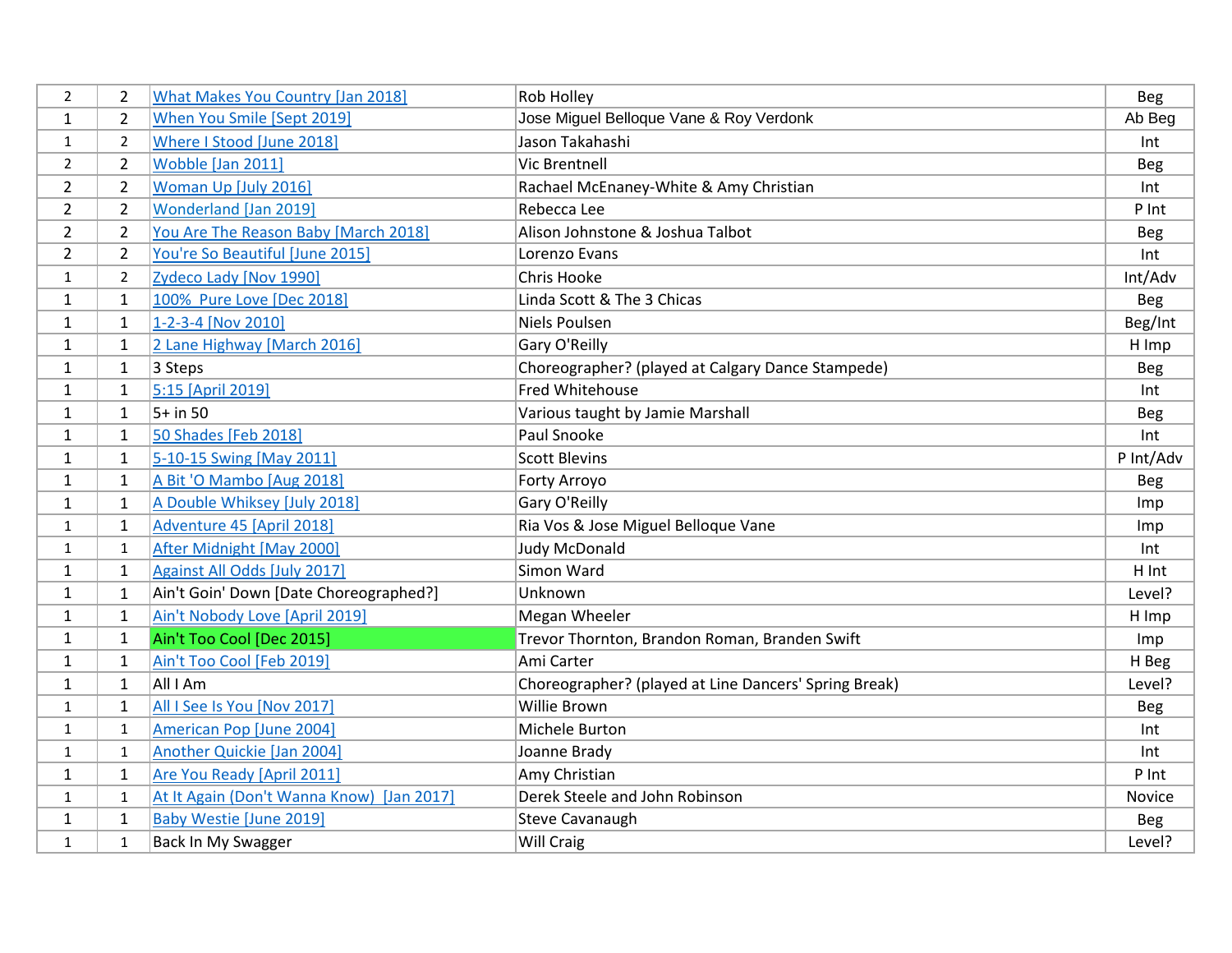| $\mathbf{1}$ | 1            | Back In Your Heart [Sept 2018]            | <b>Christopher Gonzalez</b>                           | H Beg         |
|--------------|--------------|-------------------------------------------|-------------------------------------------------------|---------------|
| 1            | $\mathbf{1}$ | <b>Backroads Bump [Oct 2014]</b>          | Derek Steele                                          | Imp           |
| $\mathbf{1}$ | $\mathbf{1}$ | Backwood Bump [Jan 2017]                  | Brandon Zahorsky & Stacy Ruggiero                     | Imp           |
| $\mathbf{1}$ | $\mathbf{1}$ | Before I Go [Feb 2019]                    | Neville Fitzgerald & Julie Harris                     | H Int         |
| $\mathbf{1}$ | $\mathbf{1}$ | <b>Better World [Sept 2019]</b>           | Willie Brown                                          | Int           |
| $\mathbf{1}$ | $\mathbf{1}$ | <b>Beyond Beautiful [June 2018]</b>       | Julia Wetzel                                          | Int           |
| $\mathbf{1}$ | $\mathbf{1}$ | Big Blue Note [July 2005]                 | The Girls (Maureen & Michelle Jones)                  | Beg/Int       |
| $\mathbf{1}$ | $\mathbf{1}$ | Big Blue Note [Sept 2005]                 | Jan Smith                                             | Beg           |
| $\mathbf{1}$ | $\mathbf{1}$ | Bikini Body [Jan 2017]                    | Rebecca Lee                                           | P Int         |
| $\mathbf{1}$ | $\mathbf{1}$ | <b>Black Coffee [May 1998]</b>            | Helen O'Malley                                        | Beg           |
| $\mathbf{1}$ | $\mathbf{1}$ | Blue Sky [Sept 2010]                      | <b>Niels Poulsen</b>                                  | Int/Adv       |
| $\mathbf{1}$ | $\mathbf{1}$ | <b>Blurred Lines [April 2013]</b>         | Rachael McEnaney & Arjay Centeno                      | Adv           |
| $\mathbf{1}$ | $\mathbf{1}$ | <b>Bobby McGee [Date Choreographed?]</b>  | <b>Maddison Glover</b>                                | Level?        |
| $\mathbf{1}$ | $\mathbf{1}$ | Boo Boo's Bounce [Oct 2006]               | <b>Scott Blevins</b>                                  | Int           |
| $\mathbf{1}$ | $\mathbf{1}$ | Boot Scoot Boogie                         | Choreographer? (played at UCWDC Worlds)               | Level?        |
| $\mathbf{1}$ | $\mathbf{1}$ | Booty Chuk [May 2013]                     | Scott Blevins & Lou Ann Schemmel                      | Int           |
| $\mathbf{1}$ | $\mathbf{1}$ | Booze Cruise [June 2014]                  | <b>Charles Alexander</b>                              | <b>Novice</b> |
| $\mathbf{1}$ | $\mathbf{1}$ | Boys In the Summer [Sept 2010]            | John Robinson & Junior Willis                         | Int           |
| $\mathbf{1}$ | $\mathbf{1}$ | Bring Down The Rain [Dec 2017]            | Roy Hadisubroto & Fiona Murray                        | H Int         |
| $\mathbf{1}$ | $\mathbf{1}$ | Bring It [April 2008]                     | Paul McAdam                                           | Adv           |
| $\mathbf{1}$ | 1            | Broken & Beautiful [June 2019]            | Amy Glass                                             | P Int         |
| $\mathbf{1}$ | $\mathbf{1}$ | Brother [Jan 2017]                        | John Robinson & Melissa Culbertson                    | Int           |
| $\mathbf{1}$ | 1            | Bud Light Blue [Oct 2018]                 | Darren Bailey                                         | Imp/Int       |
| $\mathbf{1}$ | $\mathbf{1}$ | Caballero [published June 2011]           | Ira Weisburd                                          | Int           |
| $\mathbf{1}$ | $\mathbf{1}$ | Calm Down [June 2019]                     | Jef Camps, Esmeralda v.d. Pol, Jo Kinser              | L Adv         |
| $\mathbf{1}$ | 1            | Can't Handle Me! [Dec 2010]               | Guyton Mundy & Carey Parson                           | P Adv         |
| $\mathbf{1}$ | $\mathbf{1}$ | Cathy's Waltz [July 1999]                 | Peter Metelnick                                       | N/A           |
| $\mathbf{1}$ | $\mathbf{1}$ | Caught In the Act [Feb 2004]              | Ann Wood                                              | Int           |
| $\mathbf{1}$ | $\mathbf{1}$ | <b>Central Standard Time [March 2017]</b> | Dan Albro                                             | Beg/Int       |
| $\mathbf{1}$ | $\mathbf{1}$ | Chicago Bonfire [Oct 2014]                | Debbie McLaughlin, Jose Miguel Belloque Vane, Ria Vos | H Int         |
| 1            | 1            | Chip and A Chair [Dec 2017]               | Rob Holley                                            | H Beg         |
| $\mathbf{1}$ | $\mathbf{1}$ | Clap Clap Clap [Nov 2016]                 | Amy Glass                                             | P Int         |
| $\mathbf{1}$ | $\mathbf{1}$ | Cold Blooded Lover [April 2012]           | Joey Warren                                           | Adv           |
| $\mathbf{1}$ | $\mathbf{1}$ | Cold Feet [April 2018]                    | Gary O'Reilly                                         | E Int         |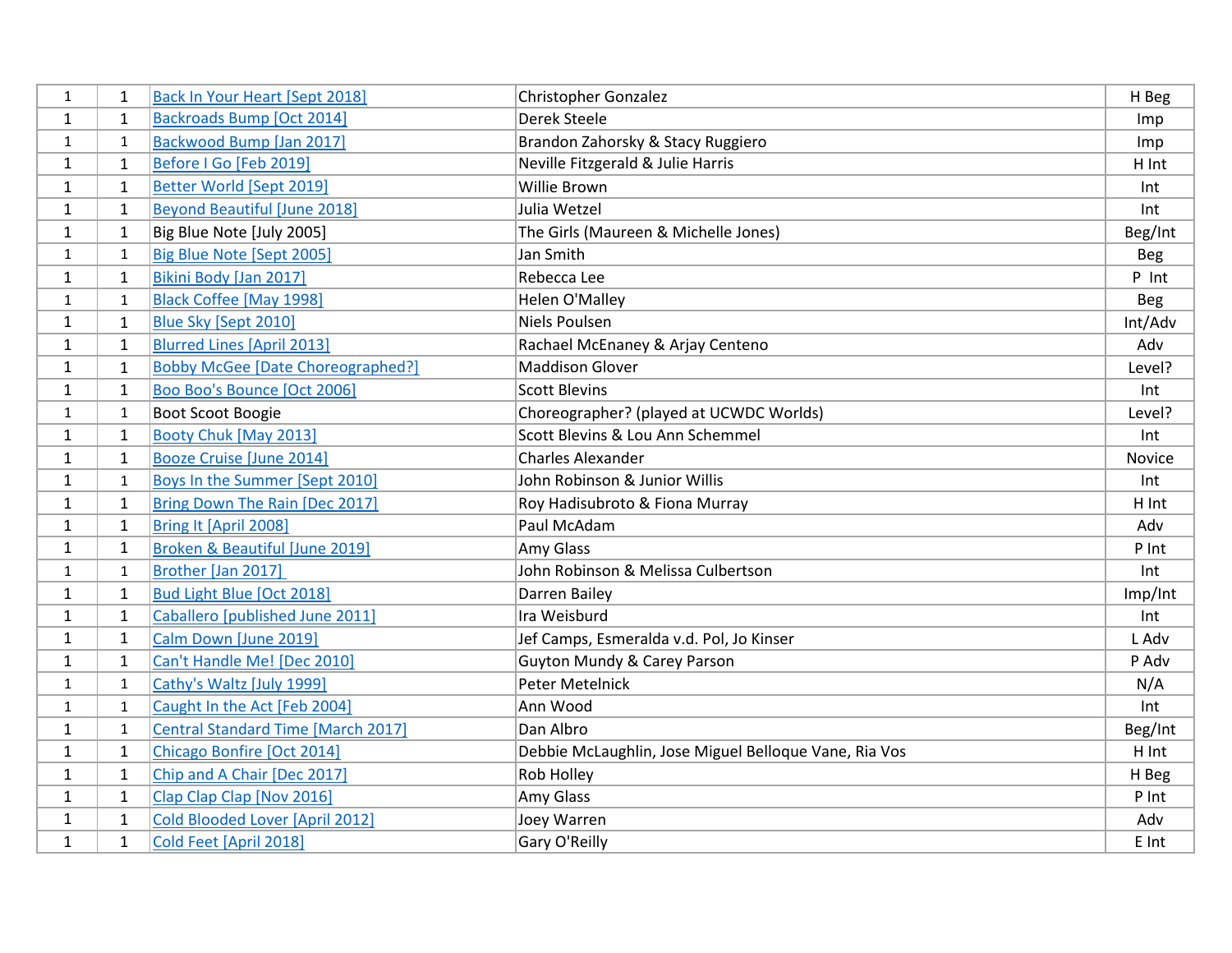| 1            | $\mathbf{1}$ | Confident [Oct 2015]                          | Amy Glass & Darren Bailey                                            | P Int      |
|--------------|--------------|-----------------------------------------------|----------------------------------------------------------------------|------------|
| $\mathbf{1}$ | 1            | Coochie Bang Bang [May 2009]                  | <b>Scott Blevins</b>                                                 | H Int      |
| $\mathbf{1}$ | $\mathbf{1}$ | Cool Whip [Aug 2003]                          | <b>Judy McDonald</b>                                                 | Beg/Int    |
| $\mathbf{1}$ | $\mathbf{1}$ | Country As Can Be [April 2008]                | Suzanne Wilson                                                       | <b>Beg</b> |
| $\mathbf{1}$ | $\mathbf{1}$ | <b>Country Bump [March 2019]</b>              | Darren Bailey                                                        | <b>Beg</b> |
| $\mathbf{1}$ | $\mathbf{1}$ | <b>Cowboy Charleston [Oct 1995]</b>           | Jeannette Hall & Tonya Miller                                        | Beg        |
| 1            | 1            | <b>Cowboy Sweetness [March 2019]</b>          | Jo Thompson Szymanski & John Robinson                                | Beg        |
| $\mathbf{1}$ | $\mathbf{1}$ | Cowgirls & Switches [Jan 2002]                | <b>Scott Blevins</b>                                                 | Adv        |
| $\mathbf{1}$ | $\mathbf{1}$ | Crank It Up                                   | Various                                                              | Various    |
| $\mathbf{1}$ | $\mathbf{1}$ | Crank It Up [Aug 2014]                        | Larry Bass                                                           | Int        |
| $\mathbf{1}$ | $\mathbf{1}$ | Crash and Burn [July 2015]                    | <b>Gail Smith</b>                                                    | <b>Beg</b> |
| $\mathbf{1}$ | $\mathbf{1}$ | Cupid Shuffle [May 2007]                      | <b>Bernard Bryson</b>                                                | U Beg      |
| $\mathbf{1}$ | $\mathbf{1}$ | Cut A Rug [July 2002]                         | Jo & Rita Thompson                                                   | U Beg      |
| $\mathbf{1}$ | $\mathbf{1}$ | Dame Mas [June 2017]                          | Emily Drinkall, Sébastien Bonnier, Guillaume Richard, Brigitte Zérah | Imp        |
| $\mathbf{1}$ | $\mathbf{1}$ | Dance Ranch Romp [1994]                       | Jo Thompson                                                          | Beg        |
| $\mathbf{1}$ | $\mathbf{1}$ | Dangerous [Feb 1998]                          | John Robinson                                                        | H Int      |
| $\mathbf{1}$ | $\mathbf{1}$ | Dazed and Confused [Nov 2018]                 | Anna Szymanski                                                       | Int        |
| $\mathbf{1}$ | 1            | Dear Future Husband [Sept 2014]               | Julia Wetzel                                                         | Int        |
| $\mathbf{1}$ | $\mathbf{1}$ | Delicate [April 2018]                         | Neville Fitzgerald & Julie Harris                                    | Int        |
| $\mathbf{1}$ | $\mathbf{1}$ | <b>Detroit City</b>                           | Choreographer? (played at Ft Wayne Dance for All)                    | Level?     |
| $\mathbf{1}$ | $\mathbf{1}$ | Devil's In The Canyon [June 2019]             | Meghan Barsuglia & Christopher Gonzalez                              | Int        |
| $\mathbf{1}$ | $\mathbf{1}$ | Diamond Wings [July 2019]                     | Ria Vos & Dee Musk                                                   | Int        |
| $\mathbf{1}$ | $\mathbf{1}$ | Dirty Boots [Aug 2016]                        | John Robinson & Junior Willis                                        | Int        |
| $\mathbf{1}$ | $\mathbf{1}$ | Don't Drop Your Cha [Aug 2008]                | Niels Poulsen                                                        | Int/Adv    |
| $\mathbf{1}$ | $\mathbf{1}$ | Don't Stop Drivin' [Sept 2019]                | Willie Brown & April Coady                                           | Imp        |
| $\mathbf{1}$ | $\mathbf{1}$ | Doors Of Life [June 2007]                     | Michael Barr                                                         | Int/Adv    |
| $\mathbf{1}$ | $\mathbf{1}$ | Dream Lover [Dec 2013]                        | Daniel Whittaker                                                     | Beg/Imp    |
| $\mathbf{1}$ | $\mathbf{1}$ | Drinkin' Again [Sept 2019]                    | Michael Diven                                                        | Int        |
| $\mathbf{1}$ | $\mathbf{1}$ | Dynamite [June 2019]                          | Michael Diven                                                        | P Int      |
| $\mathbf{1}$ | $\mathbf{1}$ | Electric Slide (split with Trendin')          | Unknown                                                              | Beg        |
| 1            | $\mathbf{1}$ | <b>Enchantment [March 2001]</b>               | Jo Thompson                                                          | E Int      |
| $\mathbf{1}$ | $\mathbf{1}$ | <b>Everything You Mean To Me [April 2019]</b> | Wil Bos                                                              | Int        |
| $\mathbf{1}$ | $\mathbf{1}$ | EZ Sucker [Date Choreographed?]               | Choreographer?                                                       | Level?     |
| $\mathbf{1}$ | $\mathbf{1}$ | <b>Faded [Jan 2003]</b>                       | Rachael McEnaney & Robin Madeley                                     | Int        |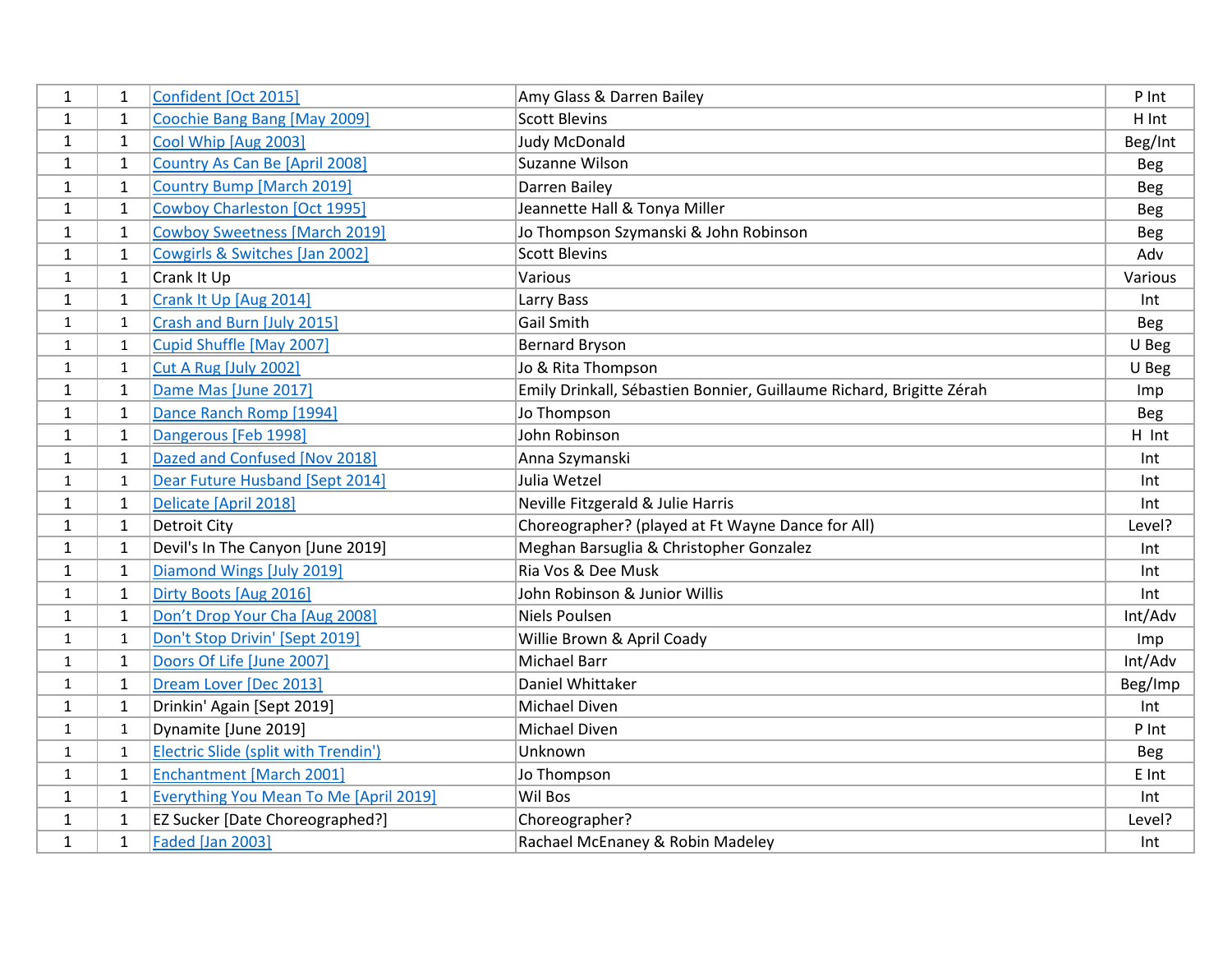| $\mathbf{1}$ | 1            | Fading [Sept 2019]                          | Raymond Sarlemijn                                                         | Beg        |
|--------------|--------------|---------------------------------------------|---------------------------------------------------------------------------|------------|
| 1            | $\mathbf{1}$ | Falling [Sept 2016]                         | Rachael McEnaney-White                                                    | P Adv      |
| $\mathbf{1}$ | $\mathbf{1}$ | <b>Faster Harder</b>                        | Choreographer? (played at Big Bang)                                       | ַיִּ       |
| $\mathbf{1}$ | 1            | Feel Something [Dec 2019]                   | Jessica Devlin                                                            | Int        |
| $\mathbf{1}$ | $\mathbf{1}$ | Fireball [July 2014]                        | Will Craig                                                                | P Int      |
| $\mathbf{1}$ | $\mathbf{1}$ | Four On The Floor [July 2008]               | <b>Will Craig</b>                                                         | Int        |
| $\mathbf{1}$ | $\mathbf{1}$ | Frankie Fever [June 2016]                   | <b>Maddison Glover</b>                                                    | Imp        |
| $\mathbf{1}$ | 1            | Geek In The Pink [Jan 2006]                 | Johanna Barnes                                                            | Int        |
| $\mathbf{1}$ | $\mathbf{1}$ | Get A Moment [May 2019]                     | Cody Flowers & Rhoda Lai                                                  | Int        |
| $\mathbf{1}$ | $\mathbf{1}$ | Get Up, Get Up, Get Busy [Sept 2019]        | Mark Furnell & Chris Godden                                               | <b>Beg</b> |
| $\mathbf{1}$ | $\mathbf{1}$ | <b>Gettin' A Rush [Date Choreographed?]</b> | <b>Fred Whitehouse</b>                                                    | Level?     |
| $\mathbf{1}$ | $\mathbf{1}$ | Ghost Train [Dec 1997]                      | Kathy Hunyadi                                                             | <b>Beg</b> |
| $\mathbf{1}$ | $\mathbf{1}$ | Give It Back [June 2007]                    | Rachael McEnaney-White                                                    | Int        |
| $\mathbf{1}$ | 1            | God Bless Texas [May 1998]                  | Shirley K. Batson                                                         | <b>Beg</b> |
| $\mathbf{1}$ | $\mathbf{1}$ | God Is A Dancer [Oct 2019]                  | Paul Snooke                                                               | <b>Beg</b> |
| 1            | 1            | Good As You [May 2019]                      | Michael Barr & Michele Burton                                             | Int        |
| $\mathbf{1}$ | $\mathbf{1}$ | Good Vibes [Dec 2018/released March 2019]   | Fred Whitehouse                                                           | Imp        |
| $\mathbf{1}$ | $\mathbf{1}$ | Got Your Number [July 2017]                 | Darren Bailey                                                             | Int        |
| $\mathbf{1}$ | $\mathbf{1}$ | Grab Your Skates [Feb 2017]                 | Jonno Liberman                                                            | Imp        |
| 1            | 1            | <b>Grundy Gallop [May 1998]</b>             | Jenny Rockett                                                             | Imp        |
| $\mathbf{1}$ | $\mathbf{1}$ | Guantanamera [Oct 2008]                     | Kim Ray                                                                   | Int        |
| $\mathbf{1}$ | $\mathbf{1}$ | Harden Up Princess [June 2016]              | Simon Ward                                                                | Int        |
| $\mathbf{1}$ | 1            | Have You Ever Seen The Rain [Feb 2012]      | Dee Musk                                                                  | Imp/E Int  |
| $\mathbf{1}$ | $\mathbf{1}$ | Heartache on the Dance Floor [March 2017]   | Stephan Pistoia                                                           | Imp        |
| 1            | $\mathbf{1}$ | Here Right Here [July 2017]                 | Daniel Trepat, Jo & John Kinser, Jose Miguel Belloque Vane, Jonathan Sack | Int        |
| $\mathbf{1}$ | $\mathbf{1}$ | <b>Hillbilly Shake [Sept 2019]</b>          | Jamie Marshall                                                            | P Imp      |
| $\mathbf{1}$ | $\mathbf{1}$ | <b>Hola [Jan 2018]</b>                      | <b>Dustin Betts</b>                                                       | L Int      |
| $\mathbf{1}$ | $\mathbf{1}$ | Hold On To [Dec 2013]                       | Rosie Multari                                                             | <b>Beg</b> |
| $\mathbf{1}$ | $\mathbf{1}$ | Holy Cowgirl [Aug 2014]                     | Rosie Multari                                                             | <b>Beg</b> |
| 1            | $\mathbf{1}$ | Homegrown [Jan 2015]                        | Rachael McEnaney                                                          | Imp        |
| 1            | $\mathbf{1}$ | Honey I'm Lost [Jan 2019]                   | Kim Ray                                                                   | Imp        |
| $\mathbf{1}$ | $\mathbf{1}$ | Hot Dancefloor [Feb 2013]                   | Linda McCormack                                                           | Adv        |
| $\mathbf{1}$ | $\mathbf{1}$ | How's It Feel [Jan 2019]                    | Will Craig                                                                | Int        |
| $\mathbf{1}$ | $\mathbf{1}$ | Hush Hush [April 2009]                      | Dee Musk                                                                  | Adv        |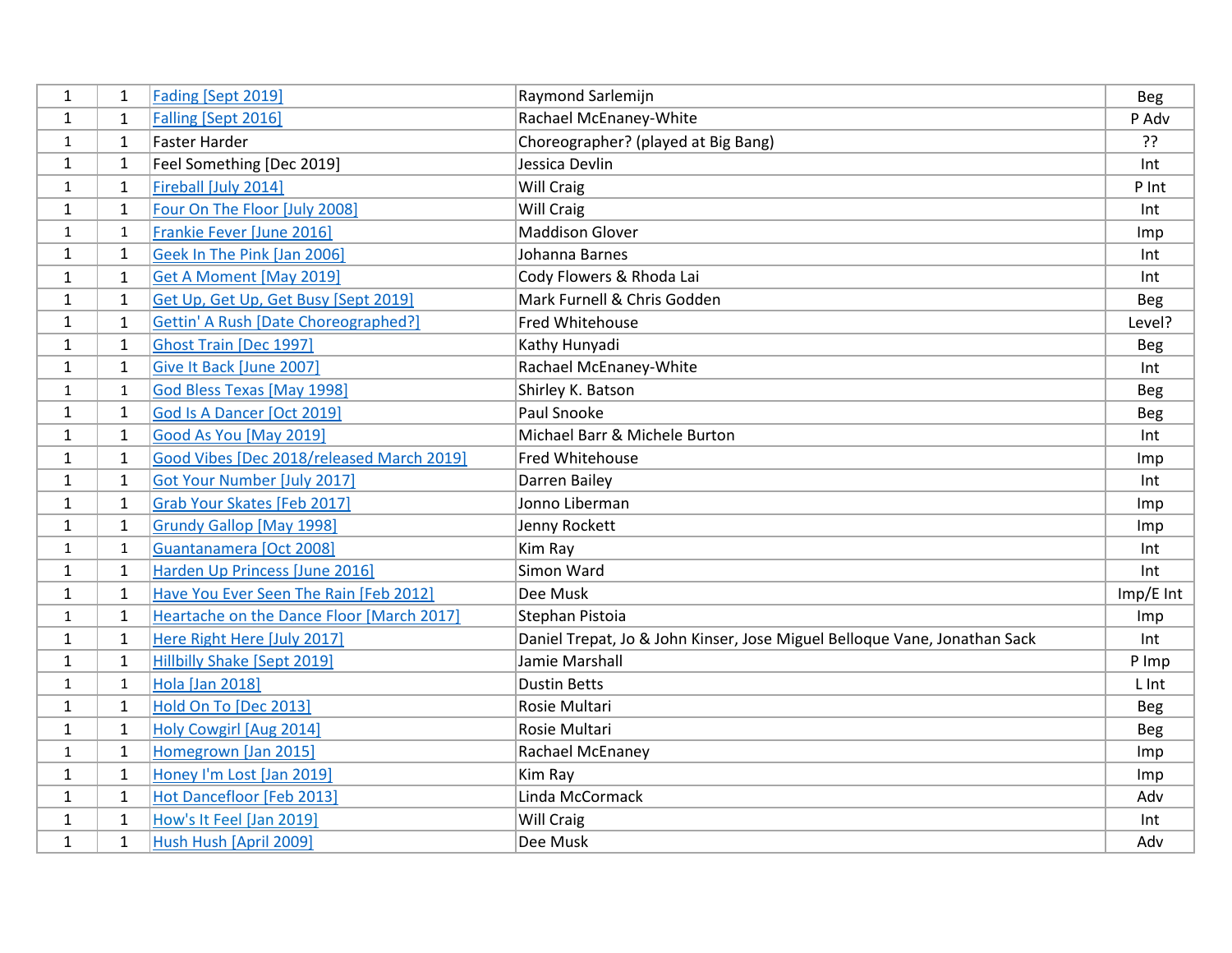| $\mathbf{1}$ | 1            | I Came To Love You [Sept 2016]          | Gary O'Reilly & Dee Musk                                      | Int     |
|--------------|--------------|-----------------------------------------|---------------------------------------------------------------|---------|
| 1            | 1            | Got A Woman [May 2017]                  | <b>Michael Desire Neito</b>                                   | Beg     |
| $\mathbf{1}$ | $\mathbf{1}$ | I Hope You Find It [Oct 2013]           | Niels Poulsen                                                 | Int/Adv |
| $\mathbf{1}$ | 1            | I Love It, Me Gusta [June 2019]         | Tim Johnson                                                   | P Adv   |
| $\mathbf{1}$ | $\mathbf{1}$ | I Wanna Go [July 2019]                  | Lisen Brixvi                                                  | Int     |
| $\mathbf{1}$ | $\mathbf{1}$ | I Won't Back Down [Oct 2017]            | Rachael McEnaney-White                                        | H Beg   |
| $\mathbf{1}$ | $\mathbf{1}$ | In My Blood [April 2018]                | Jef James & Roy Verdonk                                       | P Int   |
| $\mathbf{1}$ | $\mathbf{1}$ | <b>Intoxicating [Sept 2019]</b>         | Rob Holley                                                    | Beg     |
| $\mathbf{1}$ | $\mathbf{1}$ | It'll Be [Oct 2017]                     | Derek Steele                                                  | N/A     |
| $\mathbf{1}$ | $\mathbf{1}$ | It's All About The 3 Steps [March 2019] | Jose Miguel Belloque Vane & Roy Verdonk                       | Beg     |
| $\mathbf{1}$ | $\mathbf{1}$ | It's All For You [Nov 2019]             | Paul Snooke                                                   | Int     |
| $\mathbf{1}$ | $\mathbf{1}$ | It's Murda [Jan 2008]                   | Neville Fitzgerald & Julie Harris                             | Int     |
| $\mathbf{1}$ | $\mathbf{1}$ | It's Up to You [Jan 2006]               | Kim Ray                                                       | Beg/Int |
| $\mathbf{1}$ | $\mathbf{1}$ | Jive Walkin' [May 1999]                 | John Robinson                                                 | Int     |
| $\mathbf{1}$ | $\mathbf{1}$ | Just Drunk Enough [Dec 2017]            | Rachael McEnaney-White                                        | Int     |
| 1            | $\mathbf{1}$ | Just For Grins [July 2014]              | Jo Thompson Szymanski                                         | Imp/Int |
| $\mathbf{1}$ | $\mathbf{1}$ | Katchi [Aug 2017]                       | Rob Fowler                                                    | Ab Beg  |
| $\mathbf{1}$ | $\mathbf{1}$ | Kira's Waltz [Feb 2010]                 | Paul & Karla Dornstedt                                        | Int     |
| $\mathbf{1}$ | $\mathbf{1}$ | Knee Deep                               | Choreographer? (played at Palm Springs Winter Break)          | Level?  |
| $\mathbf{1}$ | 1            | Knockin' Boots [March 2019]             | Hana Ries                                                     | Beg     |
| $\mathbf{1}$ | $\mathbf{1}$ | La Vie Est Belle [Sept 2019]            | Guillaume Richard                                             | Int     |
| $\mathbf{1}$ | $\mathbf{1}$ | Last Minute [Jan 2007]                  | Rachael McEnaney-White & Joey Warren                          | Int     |
| $\mathbf{1}$ | 1            | Leave the Night Burning [June 2019]     | Jamie Marshall                                                | P Int   |
| $\mathbf{1}$ | $\mathbf{1}$ | Left, Right, Left [April 2019]          | Will Craig                                                    | Int     |
| 1            | $\mathbf{1}$ | Legends [March 2018]                    | Michelle Riesley                                              | Beg     |
| 1            | $\mathbf{1}$ | Lemonade [Sept 2016]                    | Jo Thompson Szymanski & Malene Jakobsen                       | Int     |
| $\mathbf{1}$ | $\mathbf{1}$ | Let Me Down Slowly [Jan 2019]           | Julia Wetzel                                                  | Int     |
| $\mathbf{1}$ | $\mathbf{1}$ | Let's Get Saved [July 2007]             | Dan McInerney                                                 | Int/Adv |
| $\mathbf{1}$ | $\mathbf{1}$ | Life Changes [Dec 2017]                 | Heather Barton & Suzi Beau                                    | Imp     |
| 1            | $\mathbf{1}$ | Life Is Worth Living [May 2019]         | Fred Whitehouse, Daniel Trepat, Roy Verdonk, Darren Bailey    | Int     |
| 1            | $\mathbf{1}$ | Like A Riddle [Oct 2017]                | Daniel Trepat & Rebecca Lee & Guillaume Richard               | P Adv   |
| $\mathbf{1}$ | $\mathbf{1}$ | Lit Mockingbird [May 2019]              | Trevor Thornton & Candee Seger                                | Int     |
| $\mathbf{1}$ | 1            | Little Honky Tonk Bar [Feb 2019]        | Kelly Cavallaro & Trevor Thornton                             | Imp     |
| $\mathbf{1}$ | $\mathbf{1}$ | Loca Loca Loca [Feb 2019]               | José miguel Belloque Vane, Sebastiaan Holtland, & Roy Verdonk | Imp     |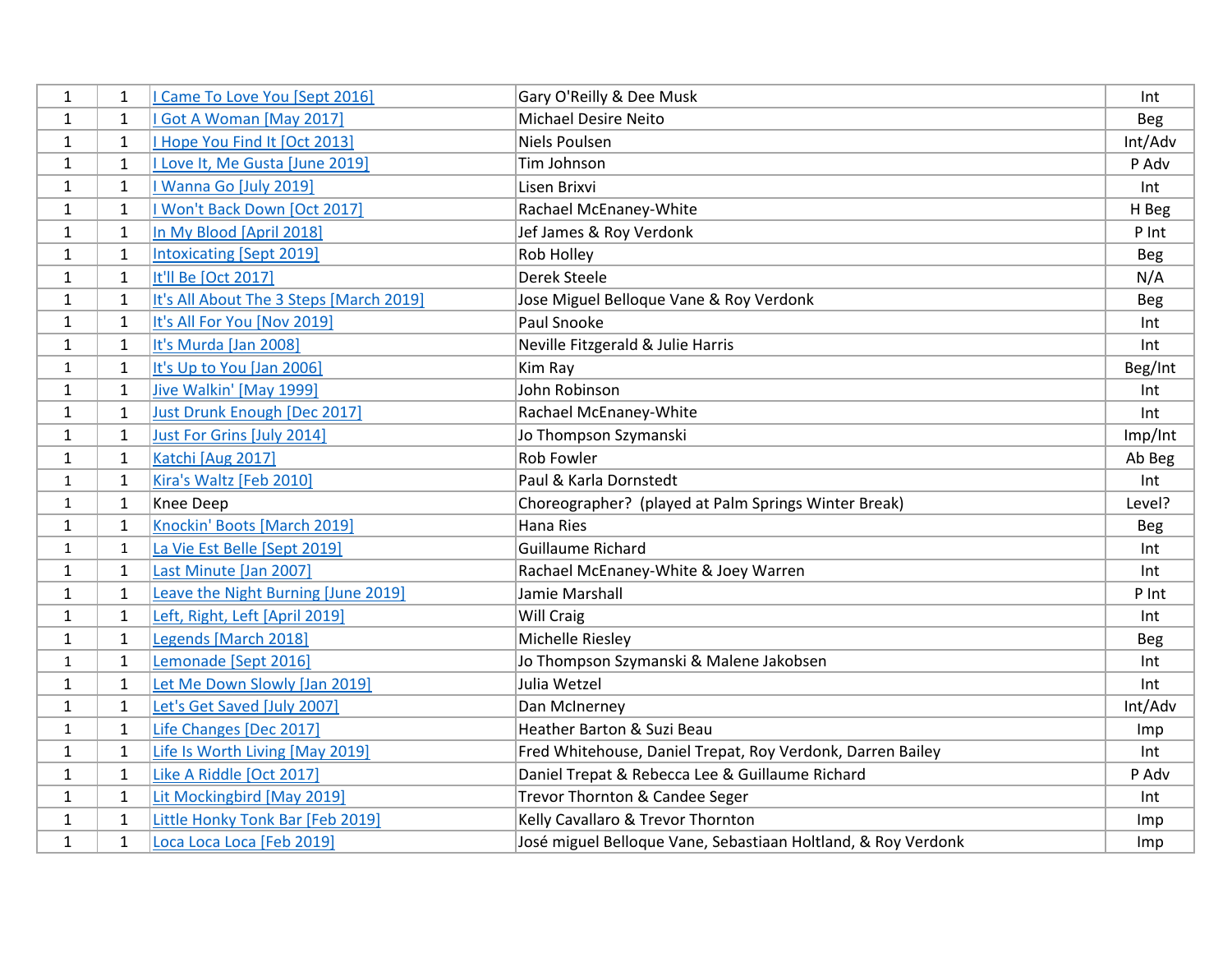| 1            | 1            | Lonely Lovers [Feb 2019]               | <b>Maddison Glover</b>                               | Imp        |
|--------------|--------------|----------------------------------------|------------------------------------------------------|------------|
| 1            | 1            | Lost In Japan [Aug 2018]               | Rhoda Lai                                            | Imp        |
| $\mathbf{1}$ | 1            | Love Don't Love [April 2019]           | Jose Miguel Belloque Vane & Kim Ray                  | Int        |
| $\mathbf{1}$ | $\mathbf{1}$ | Love Flow [May 2018]                   | <b>Niels Poulsen</b>                                 | <b>Beg</b> |
| $\mathbf{1}$ | 1            | Love Never Felt So Good [June 2014]    | Roy Hadisubroto & Fiona Murray                       | P Int/Adv  |
| $\mathbf{1}$ | $\mathbf{1}$ | Love On The Brain [March 2016]         | Guillaume Richard                                    | Int        |
| $\mathbf{1}$ | 1            | Love You For It [July 2019]            | Rosie & Bruno Multari                                | Ab Beg     |
| $\mathbf{1}$ | $\mathbf{1}$ | Lovin' California [March 2019]         | John Robinson                                        | Imp        |
| $\mathbf{1}$ | $\mathbf{1}$ | Mack The Knife [Sept 2000]             | Rachael McEnaney                                     | <b>Beg</b> |
| $\mathbf{1}$ | $\mathbf{1}$ | Madam Butterfly (She's The Only One)   | Choreographer? (played at Palm Springs Winter Break) | Level?     |
| 1            | $\mathbf{1}$ | Madly Off In All Directions [Oct 2000] | Michele Perron                                       | Beg/E Int  |
| $\mathbf{1}$ | $\mathbf{1}$ | Make It Sweet [Oct 2018]               | Rachael McEnaney-White                               | H Beg      |
| $\mathbf{1}$ | $\mathbf{1}$ | Mars Attack [Nov 2004]                 | Rachael McEnaney                                     | Beg/Int    |
| $\mathbf{1}$ | $\mathbf{1}$ | Martini Time [June 2012]               | <b>Frank Trace</b>                                   | Imp/E Int  |
| $\mathbf{1}$ | $\mathbf{1}$ | Marz & Mummies [Nov/Dec 2010]          | Niels Poulsen & Maria Maag                           | Adv        |
| 1            | $\mathbf 1$  | Maybe Tomorrow [July 2016]             | Niels Poulsen and Malene Jakobsen                    | Int        |
| $\mathbf{1}$ | $\mathbf{1}$ | Me Gusta I Love It [June 2019]         | Jill Weiss                                           | Imp        |
| $\mathbf{1}$ | $\mathbf{1}$ | Meltdown [Aug 2005]                    | <b>Scott Blevins</b>                                 | Int        |
| $\mathbf{1}$ | $\mathbf{1}$ | Messing Around [Aug 2019]              | Lynne Martino                                        | Imp        |
| $\mathbf{1}$ | $\mathbf{1}$ | Midnight Rendezvous [July 2003]        | Michele Burton and Michael Barr                      | Beg        |
| $\mathbf{1}$ | $\mathbf{1}$ | Missing [Dec 2016]                     | <b>Heather Barton</b>                                | Imp        |
| $\mathbf{1}$ | $\mathbf{1}$ | Monday Morning [Nov 2019]              | Raymond Sarlemijn                                    | Beg        |
| $\mathbf{1}$ | $\mathbf{1}$ | Money Maker [Jan 2017]                 | <b>Cody Flowers</b>                                  | Imp        |
| $\mathbf{1}$ | $\mathbf{1}$ | More Than Friends [Sept 2017]          | Kate Sala & Dee Musk                                 | Int        |
| $\mathbf{1}$ | $\mathbf{1}$ | Move A Like [July 2011]                | Ria Vos                                              | Int        |
| $\mathbf{1}$ | $\mathbf{1}$ | Moving Hips [Aug 2014]                 | <b>Frank Trace</b>                                   | H Beg      |
| $\mathbf{1}$ | $\mathbf{1}$ | My Father's Son [Oct 2015]             | Roy Verdonk & Roy Hadisbroto                         | H Int      |
| $\mathbf{1}$ | 1            | My Girl [Jan 2017]                     | Will Craig                                           | Imp        |
| $\mathbf{1}$ | $\mathbf{1}$ | My Heart Is Gone [July 2019]           | Gary O'Reilly                                        | Int        |
| $\mathbf{1}$ | $\mathbf{1}$ | My Maria [May 1998]                    | Mike Camara & Dan Albro                              | Beg/Int    |
| 1            | $\mathbf{1}$ | My New Life [March 2007]               | John Offermans                                       | <b>Beg</b> |
| 1            | $\mathbf{1}$ | My Reason [Aug 2017]                   | Roy Verdonk, Jef Camps, Betty Alart                  | Adv        |
| $\mathbf{1}$ | $\mathbf{1}$ | My Uber Driver [June 2018]             | Megan Barsuglia                                      | <b>Beg</b> |
| $\mathbf{1}$ | $\mathbf{1}$ | New Tattoo [July 2018]                 | Rob Holley                                           | Imp        |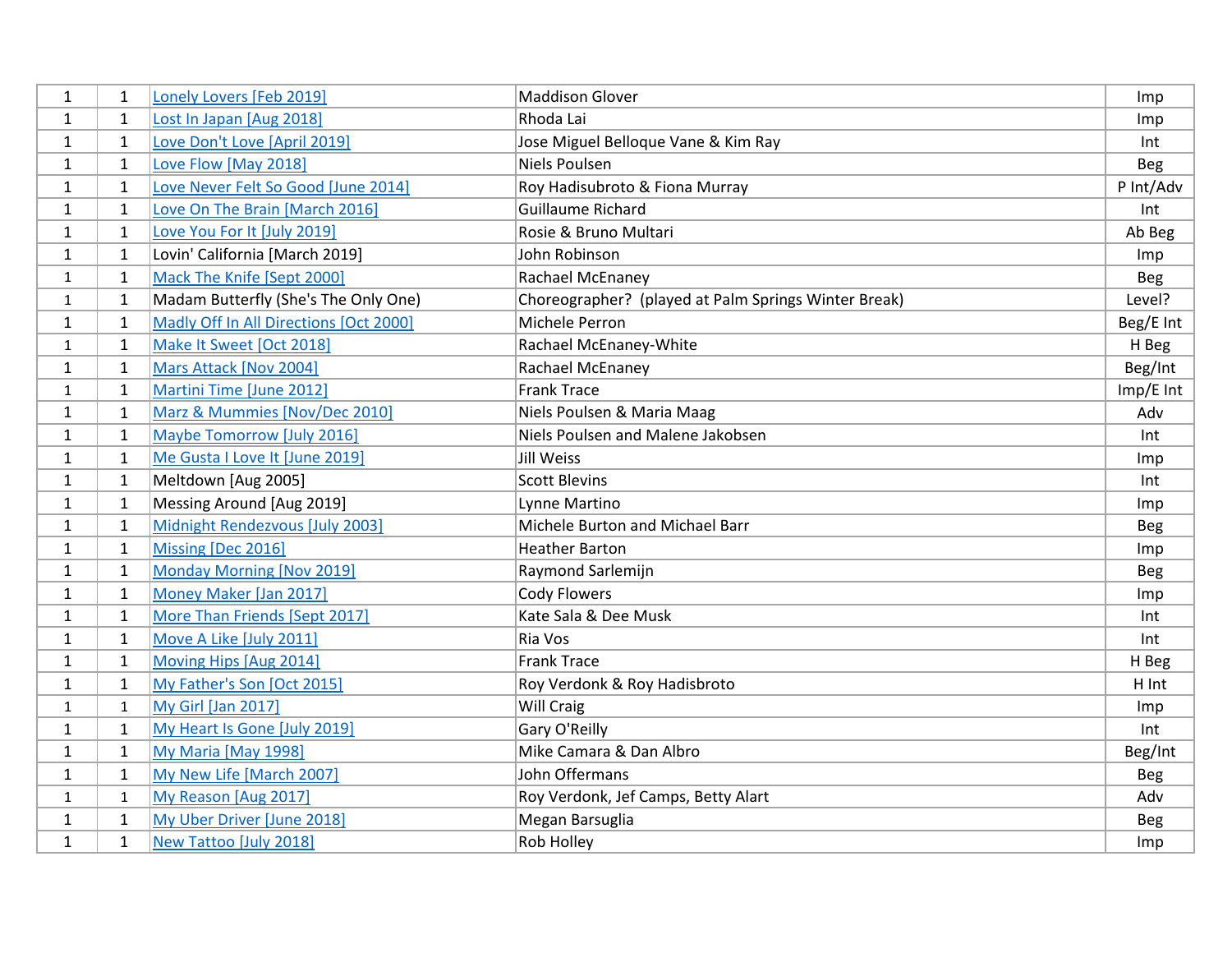| 1            | 1            | No Excuses [March 2018]                 | Julia Wetzel                                         | E Int      |
|--------------|--------------|-----------------------------------------|------------------------------------------------------|------------|
| $\mathbf{1}$ | $\mathbf{1}$ | No Regrets [June 2005]                  | <b>Scott Blevins</b>                                 | Int        |
| $\mathbf{1}$ | $\mathbf{1}$ | No Superman [Oct 2011]                  | Darren Bailey, Henrik Gønvold & Daniel Trepat        | Imp        |
| $\mathbf{1}$ | $\mathbf{1}$ | Nonononono-Notso [Jan 2008]             | Daniel Trepat & Pim van Grootel                      | <b>Beg</b> |
| $\mathbf{1}$ | 1            | Not Complicated [Sept 2019]             | Larry Bass & Michele Risley                          | Int        |
| 1            | $\mathbf{1}$ | <b>NY Cha [Nov 2009]</b>                | Neville Fitzgerald & Julie Harris                    | Int/Adv    |
| $\mathbf{1}$ | 1            | NY To CA [April 2016]                   | Michael Barr                                         | Int/Adv    |
| $\mathbf{1}$ | 1            | Obsession Cha [Aug 2019]                | <b>Niels Poulsen</b>                                 | Int/Adv    |
| $\mathbf{1}$ | $\mathbf{1}$ | On A Roll [June 2018]                   | Rob Fowler & Tina Argyle                             | Imp        |
| $\mathbf{1}$ | $\mathbf{1}$ | On A Saturday Night [Oct 2012]          | Michael Barr & Michele Burton                        | Imp        |
| 1            | $\mathbf{1}$ | One Hundred [May 2018]                  | <b>Niels Poulsen</b>                                 | Imp        |
| $\mathbf{1}$ | $\mathbf{1}$ | One Reason [Nov 2016]                   | Fiona Murray, Guyton Mundy, Roy Hadisubroto          | Adv        |
| $\mathbf{1}$ | $\mathbf{1}$ | Ooh Baby [Feb 2019]                     | Linda Burgess                                        | Beg        |
| $\mathbf{1}$ | $\mathbf{1}$ | Party In The Back [Date Choreographed?] | Christopher Gonzalez                                 | <b>Beg</b> |
| 1            | $\mathbf{1}$ | Party Train [Oct 2017]                  | Rebecca Lee & Philip Sobrielo                        | P Int      |
| 1            | $\mathbf{1}$ | People Are Good [Nov 2017]              | Gary O'Reilly                                        | Imp        |
| $\mathbf{1}$ | $\mathbf{1}$ | Picnic Polka [Jan 2002]                 | David Padden                                         | E Int      |
| $\mathbf{1}$ | $\mathbf{1}$ | Pillows [Oct 2018]                      | Linda Burgess                                        | Beg        |
| $\mathbf{1}$ | $\mathbf{1}$ | Pompeii [April 2019]                    | Jo Kinser, John Kinser, Roy Verdonk & Jef Camps      | Int        |
| 1            | 1            | Pop 'n Drop [July 2015]                 | Ria Vos & Dee Musk                                   | Int        |
| 1            | $\mathbf{1}$ | Prisoner [Date Choreographed?]          | <b>Dustin Betts</b>                                  | P Adv      |
| $\mathbf{1}$ | $\mathbf{1}$ | Puddle Of Love [Oct 2019]               | <b>Cody Flowers</b>                                  | P Int      |
| $\mathbf{1}$ | $\mathbf{1}$ | Purple Rain [July 2008]                 | Rachael McEnaney-White                               | Int/Adv    |
| $\mathbf{1}$ | 1            | Put The Hurt On Me [June 2019]          | Christopher Gonzalez                                 | Int        |
| 1            | 1            | Rainberry [Jan 2019]                    | Guillaume Richard & Jose Miguel Belloque Vane        | H Imp      |
| $\mathbf{1}$ | $\mathbf{1}$ | Raining In My Heart [Sept 2019]         | Rosie Multari                                        | H Beg      |
| $\mathbf{1}$ | $\mathbf{1}$ | Rapper's Delight [Jan 2010]             | Rachael McEnaney                                     | V Adv      |
| $\mathbf{1}$ | 1            | Ray Of Light [March 2012]               | Simon Ward                                           | Int        |
| $\mathbf{1}$ | $\mathbf{1}$ | Razor Sharp [May 1998]                  | <b>Stephen Sunter</b>                                | Int        |
| 1            | $\mathbf{1}$ | Redneck Life [May 2018]                 | Brandon Zahorsky, Matthew Pendelton & Stacy Zahorsky | H Imp      |
| 1            | 1            | Rhyme Or Reason [Feb 2010]              | Rachael McEnaney-White                               | Imp        |
| 1            | $\mathbf{1}$ | Ride (aka Ride Or Die) [Oct 2018]       | <b>Michael Barr</b>                                  | Int        |
| $\mathbf{1}$ | 1            | <b>Ridin' [May 1998]</b>                | Dave Ingram                                          | Beg/Int    |
| $\mathbf{1}$ | $\mathbf{1}$ | <b>Rio [Aug 2006]</b>                   | Diana Lowery                                         | Beg/Int    |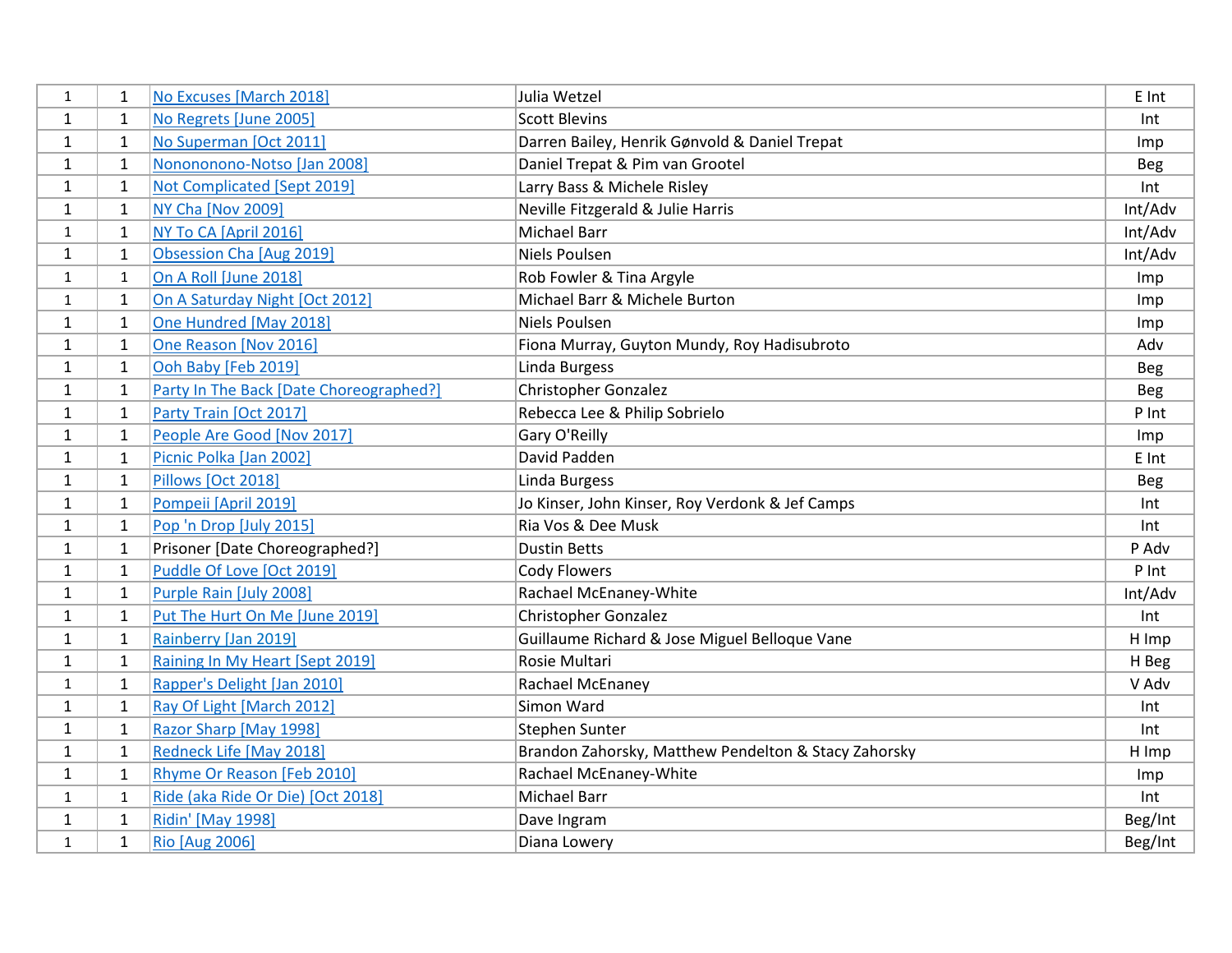| $\mathbf{1}$ | 1            | <b>River Of Dreams [Jan 2002]</b>       | <b>Charlotte Skeeters</b>                            | Int         |
|--------------|--------------|-----------------------------------------|------------------------------------------------------|-------------|
| $\mathbf{1}$ | 1            | Roller Coaster Ride [April 2019]        | Wil Bos                                              | Int         |
| $\mathbf{1}$ | $\mathbf{1}$ | Rolling In The Deep [Jan 2011]          | Maggie Gallagher                                     | Int         |
| $\mathbf{1}$ | $\mathbf{1}$ | Round Your Finger [Oct 2015]            | Joey Warren                                          | N/A         |
| $\mathbf{1}$ | $\mathbf{1}$ | S.B.S. (Shuffle Boogie Soul) [Aug 2010] | Ira Weisburd                                         | <b>Beg</b>  |
| 1            | $\mathbf{1}$ | S.X.E. [July 2002]                      | Rob Fowler                                           | Int         |
| $\mathbf{1}$ | $\mathbf{1}$ | Sakeem [Date Choreographed?]            | Dave Bush                                            | Int         |
| $\mathbf{1}$ | $\mathbf{1}$ | Sambarito [April 2018]                  | Kim Ray, Pat Stott, Tina Argyle                      | Int         |
| $\mathbf{1}$ | $\mathbf{1}$ | Sangria Sun [Sept 2018]                 | <b>Tina Argyle</b>                                   | Beg         |
| $\mathbf{1}$ | $\mathbf{1}$ | <b>Scandalous [July 2003]</b>           | Neville Fitzgerald                                   | Int/Adv     |
| $\mathbf{1}$ | $\mathbf{1}$ | <b>Scarlet Devil [Sept 2013]</b>        | Junior Willis & John Robinson                        | Int         |
| 1            | $\mathbf{1}$ | Sentimental [Oct 2009]                  | Rachael McEnaney-White                               | Int/Adv     |
| $\mathbf{1}$ | $\mathbf{1}$ | Serious Love [May 2017]                 | Scott Blevins & Megan Wheeler                        | P Adv       |
| $\mathbf{1}$ | $\mathbf{1}$ | <b>Shake [2005]</b>                     | <b>Guyton Mundy</b>                                  | Adv         |
| $\mathbf{1}$ | $\mathbf{1}$ | She Bangs                               | Choreographer? (played at Palm Springs Winter Break) | Level?      |
| 1            | $\mathbf{1}$ | Shelby Juice [April 2019]               | <b>Junior Willis</b>                                 | Int         |
| 1            | $\mathbf{1}$ | Shiver & Shake [Jan 1999]               | <b>Scott Blevins</b>                                 | Int         |
| $\mathbf{1}$ | $\mathbf{1}$ | Shotgun Jenny [May 2012]                | Kathy Brown                                          | Beg         |
| $\mathbf{1}$ | $\mathbf{1}$ | Shoulda Been [2016]                     | Joey Warren                                          | Int         |
| $\mathbf{1}$ | $\mathbf{1}$ | Silver Wings [Nov 2017]                 | Jo Thompson Szymanski & John Robinson                | H Beg       |
| $\mathbf{1}$ | $\mathbf{1}$ | Simplemente [Oct 2005]                  | <b>Kate Sala</b>                                     | Int         |
| $\mathbf{1}$ | $\mathbf{1}$ | Simply Mambo [Feb 2007]                 | Val Myers & Deana Randle                             | <b>Beg</b>  |
| $\mathbf{1}$ | 1            | Slappin' Leather [1978]                 | Gayle Brandon                                        | <b>Beg</b>  |
| $\mathbf{1}$ | $\mathbf{1}$ | So Satisfied [Feb 2019]                 | Sue Ann Ehmann                                       | Ab Beg      |
| 1            | 1            | Some Kind of Wonderful [May 2019]       | Raymind Sarlemijn                                    | Int         |
| $\mathbf{1}$ | $\mathbf{1}$ | Somewhere In My Car [Sept 2013]         | Rachael McEnaney-White                               | Int         |
| $\mathbf{1}$ | $\mathbf{1}$ | Sounds Good To Me [Aug 2019]            | Wendi Smith & Nicole Cowger                          | Int         |
| $\mathbf{1}$ | 1            | Southern Delight [Date Choreographed?]  | Rossella Corsi-Lord & Fred Lord                      | <b>Beg</b>  |
| $\mathbf{1}$ | $\mathbf{1}$ | Speechless [Date Choreographed?]        | <b>Tom Mickers</b>                                   | Adv         |
| $\mathbf{1}$ | $\mathbf{1}$ | Splish Splash [July 2002]               | Jo Thompson                                          | Int         |
| 1            | $\mathbf{1}$ | Star Ring Waltz [July 2017]             | Toshiko Kawmamoto                                    | H Beg       |
| $\mathbf{1}$ | $\mathbf{1}$ | Strip It Down Down Down [Jan 2016]      | <b>Brenda Shatto</b>                                 | <b>Beg</b>  |
| $\mathbf{1}$ | $\mathbf{1}$ | Stroll Along Cha Cha [Nov 1997]         | Rodeo Cowboys & John Sandham                         | Beg         |
| $\mathbf{1}$ | $\mathbf{1}$ | Stuck On Brooklyn [Nov 2010]            | <b>Junior Willis</b>                                 | H Beg/E Int |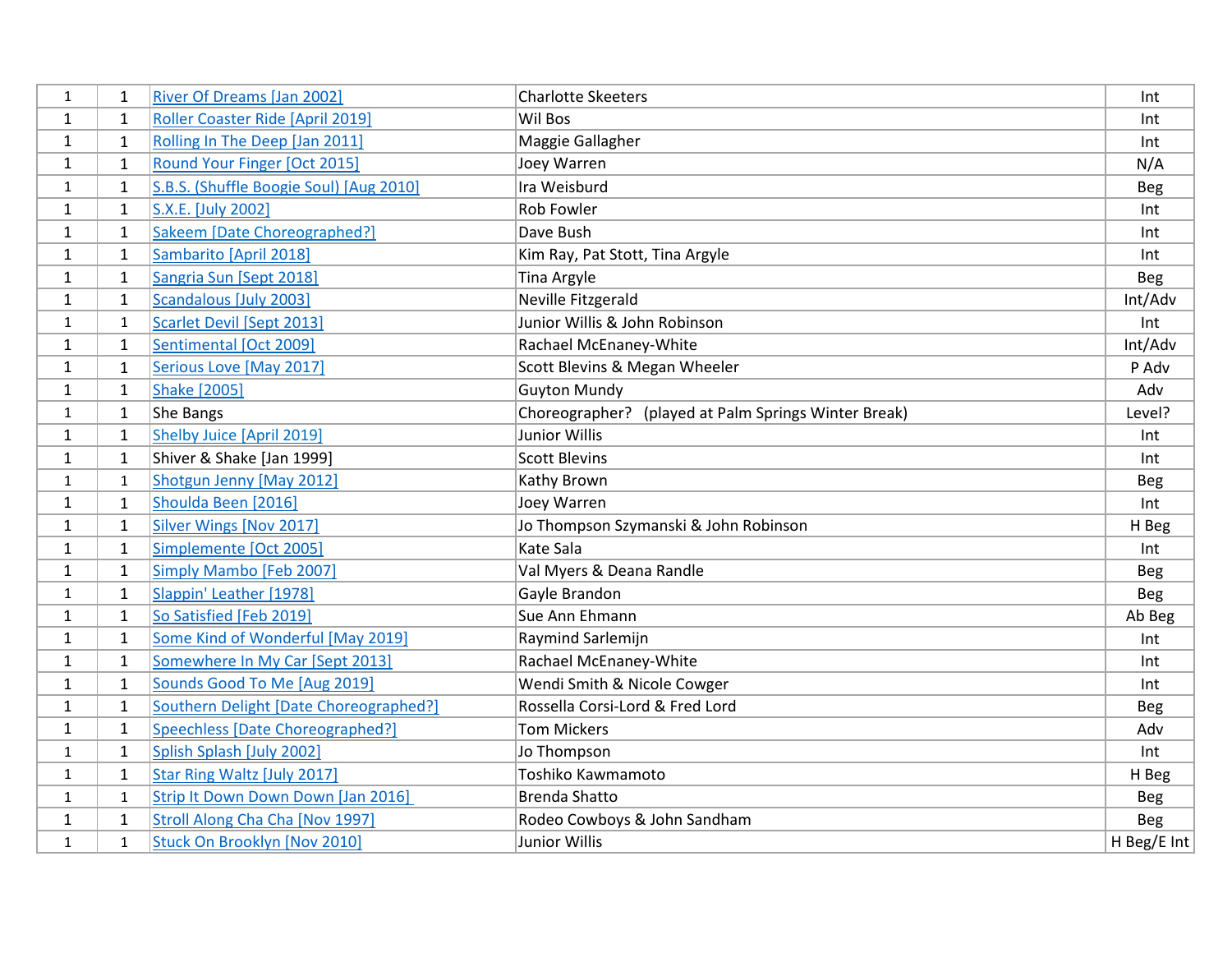| $\mathbf{1}$ | 1            | Stumbling In [Jan 2018]                  | <b>Tina Argyle</b>                                                              | Beg        |
|--------------|--------------|------------------------------------------|---------------------------------------------------------------------------------|------------|
| $\mathbf{1}$ | 1            | Stupid In Love [Jan 2010]                | Rachael McEnaney                                                                | Adv        |
| $\mathbf{1}$ | $\mathbf{1}$ | Sunshine 365 [April 2019]                | Trevor Thornton & Kelly Cavallaro                                               | Int        |
| $\mathbf{1}$ | $\mathbf{1}$ | Swango [March 2017]                      | <b>Jill Weiss</b>                                                               | <b>Beg</b> |
| $\mathbf{1}$ | $\mathbf{1}$ | <b>Sweet Little Dangerous [Aug 2002]</b> | Pete Harkness                                                                   | Int        |
| 1            | $\mathbf{1}$ | <b>Swing Time Boogie [April 1996]</b>    | <b>Scott Blevins</b>                                                            | Int        |
| 1            | $\mathbf{1}$ | Take Me To The Water [May 2016]          | Roy Hadisubroto & Fiona Murray                                                  | Adv        |
| $\mathbf{1}$ | 1            | Take The Ride [Feb 2019]                 | Shane McKeever & Kelly Cavallaro                                                | Level?     |
| $\mathbf{1}$ | $\mathbf{1}$ | Taking Care Of You [May 2017]            | Ria Vos                                                                         | Int/Adv    |
| 1            | $\mathbf{1}$ | Talkin' To the Moon [March 2011]         | Joey Warren                                                                     | H Int      |
| 1            | $\mathbf{1}$ | Teemant [June 2019]                      | Raymond Sarlemijn                                                               | N/A        |
| $\mathbf{1}$ | 1            | Tension [Oct 2017]                       | Maggie Gallagher & Gary O'Reilly                                                | Adv        |
| $\mathbf{1}$ | 1            | That Love [Sept 2016]                    | Will Craig                                                                      | L Int      |
| $\mathbf{1}$ | 1            | The Ants Dance [July 2005]               | Michele Burton                                                                  | Beg/Int    |
| $\mathbf{1}$ | $\mathbf{1}$ | The Beast [Dec 1998]                     | Rob Fowler                                                                      | Adv        |
| 1            | 1            | The Eurodance [June 2018]                | <b>Team Eurodance with Dee Musk</b>                                             | Int        |
| 1            | $\mathbf{1}$ | The Good Parts [Jan 2018]                | Amy Glass                                                                       | Int        |
| $\mathbf{1}$ | $\mathbf{1}$ | The Koi Boys [Aug 2019]                  | Ivonne Verhagen, Kate Sala, Daniel Trepat, Jonas Dahlgren, Giuseppe Scaccianoce | Imp        |
| $\mathbf{1}$ | $\mathbf{1}$ | The Language Of Love [April 2018]        | <b>Niels Poulsen</b>                                                            | H Int      |
| $\mathbf{1}$ | $\mathbf{1}$ | The Pretty Girls Said [July 2017]        | Megan Wheeler & Trevor Thornton                                                 | Imp        |
| 1            | $\mathbf{1}$ | The Waiting Game [April 2016]            | Fred Whitehouse & Joey Warren                                                   | N/A        |
| $\mathbf{1}$ | $\mathbf{1}$ | These Gold Chains [Feb 2019]             | Ami Carter                                                                      | P Int/Adv  |
| $\mathbf{1}$ | 1            | Think About Us                           | Choreographer? (played at The Line Dance Marathon)                              | Level?     |
| $\mathbf{1}$ | $\mathbf{1}$ | Thinkin' Bout You [Aug 2019]             | Amy Glass                                                                       | L Int      |
| 1            | 1            | Ticket To The Blues! [May 2015]          | Niels Poulsen                                                                   | <b>Beg</b> |
| $\mathbf{1}$ | $\mathbf{1}$ | Timber [Dec 2013]                        | Peter Metelnick & Alison Biggs                                                  | Int        |
| 1            | $\mathbf{1}$ | Time To Ride [Date Choreographed?]       | Masters In Line                                                                 | Int/Adv    |
| $\mathbf{1}$ | 1            | Time To Surrender [April 2017]           | Rachael McEnaney-White & Simon Ward                                             | Int        |
| $\mathbf{1}$ | $\mathbf{1}$ | Tiny Voice [Dec 2018/Released Aug 2019]  | Debbie Rushton                                                                  | Adv        |
| $\mathbf{1}$ | $\mathbf{1}$ | To Love Somebody [Nov 2018]              | Raymond Sarlemijn & Michael Barr                                                | H Beg      |
| $\mathbf{1}$ | 1            | Tonight Is Real [Sept 2019]              | Maggie Gallagher                                                                | H Imp      |
| $\mathbf{1}$ | $\mathbf{1}$ | Trendin' [Nov 2012]                      | Ruben Luna, Philip Sobrielo, Jo & John Kinser                                   | Int        |
| 1            | $\mathbf{1}$ | <b>Triple ABC</b>                        | John Woodhouse                                                                  | Imp        |
| $\mathbf{1}$ | $\mathbf{1}$ | Triple J [May 2004]                      | Michael Barr                                                                    | Beg/Int    |